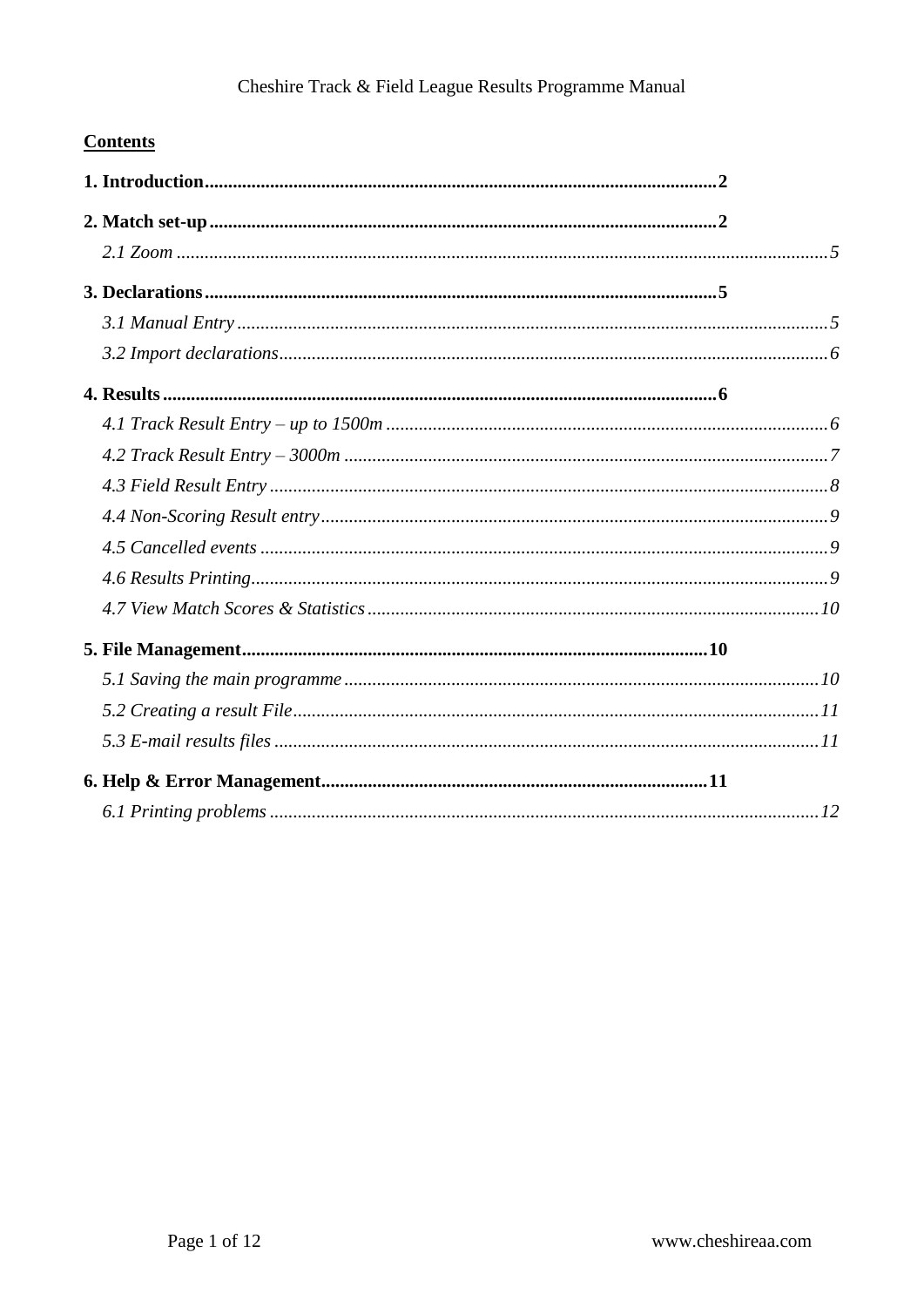# <span id="page-1-0"></span>**1. Introduction**

Macros MUST be enabled for the programme to work:-

Excel 2003 and Earlier:-

To check/change your macro security level open Excel and select the Tools > Macro > Security Menu option.

Either Medium or Low must be selected. When Medium is selected you will be given the option to Enable or Disable Macros when opening each programme. Low is not recommended.

Excel 2007:-

Save Result Programme in a trusted location

To create a trusted location click the **Microsoft Office Button** , and then click *Excel* **Options**. Click **Trust Center**, click **Trust Center Settings**, and then click **Trusted Locations**. Click **Add new location**.

*(Note: It is recommended that you don't make your entire Documents or My Documents folder a trusted location. Create a subfolder within Documents or My Documents, and make only that folder a trusted location.)*

In the **Path** box, type the name of the folder that you want to use as a trusted location, or click **Browse** to locate the folder.

If you want to include subfolders as trusted locations, select the **Subfolders of this location are also trusted** check box.

In the **Description** box, type what you want to describe the purpose of the trusted location & Click **OK**.

The Cheshire League custom menu is available from the top menu bar or from the right mouse click menu

Check [www.CheshireAA.com](http://cheshireaa.com/results/Result_programme/cheshire_t&f_league_results_programme.htm) for the latest version of the programmes.

# <span id="page-1-1"></span>**2. Match set-up**

Select the Cheshire League > Index menu option to access the Index page. Click on 'Match set-up'

Match details

Select one of the pre-defined venues from the drop-down list or enter a venue name. Enter the match date in dd/mm/yy format Select the Round and Match number from the appropriate drop down lists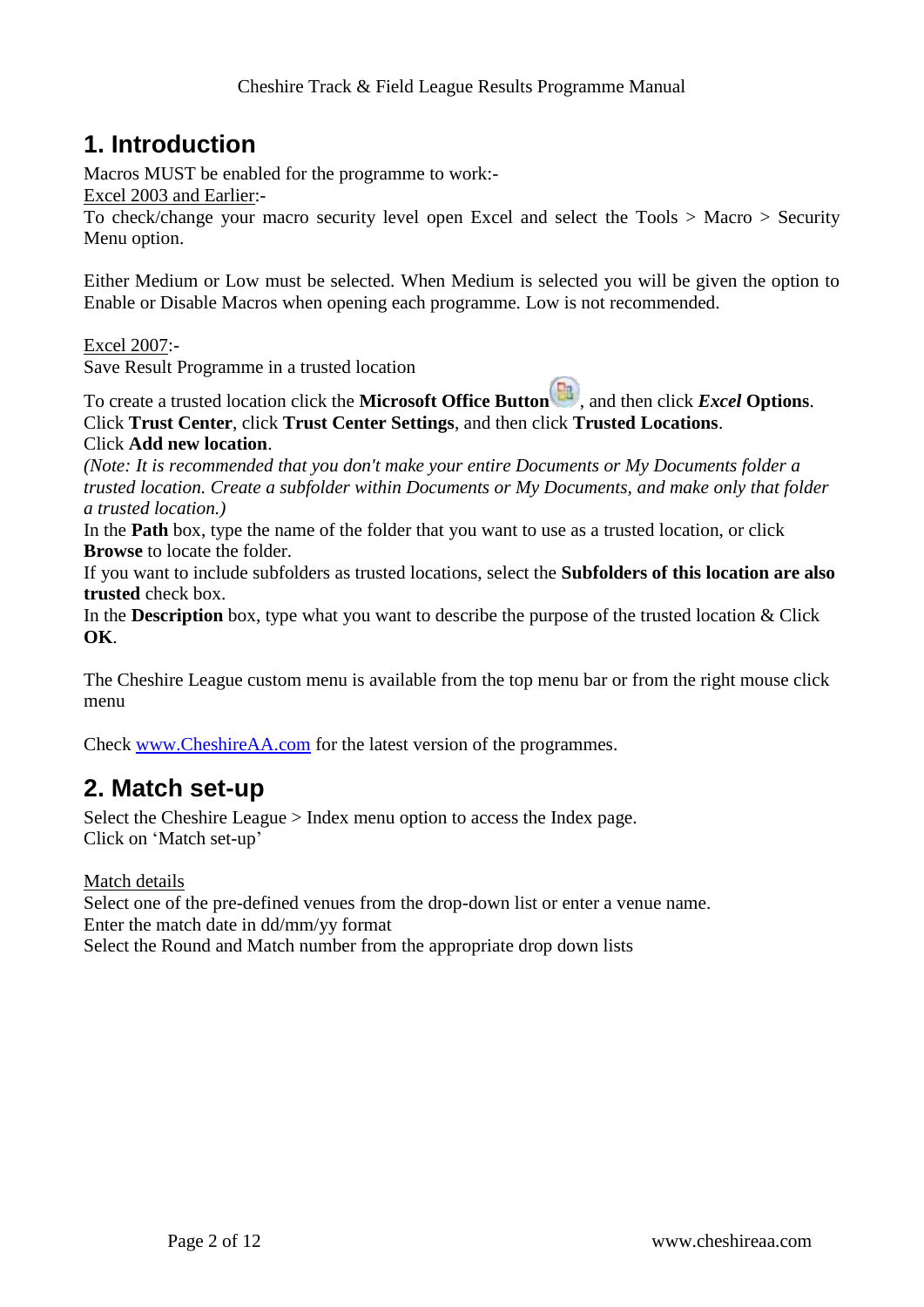| <b>Q</b>                                 |                |                                                             |                                  |                                        |                                                           |                                  |                                  |                             |                     | ا ماره،                                           | $\mathbf{x}$                       |
|------------------------------------------|----------------|-------------------------------------------------------------|----------------------------------|----------------------------------------|-----------------------------------------------------------|----------------------------------|----------------------------------|-----------------------------|---------------------|---------------------------------------------------|------------------------------------|
|                                          | Home           | Page Layout<br>Insert                                       | Formulas                         | Data                                   | Review<br>View                                            | Developer                        | Add-Ins                          |                             |                     | $\circledcirc$                                    | x                                  |
| A1                                       |                | $\circ$<br>۰                                                | fx                               |                                        |                                                           |                                  |                                  |                             |                     |                                                   | ¥                                  |
|                                          |                | <b>Match Set-up</b>                                         |                                  | Cheshire T and F league Wed-7-May-2014 |                                                           |                                  | <b>NS results page</b>           |                             | <u>Key</u><br>☑     | <b>Results entered</b>                            |                                    |
| Declaration Pages:-<br><b>Guest Team</b> |                |                                                             |                                  |                                        |                                                           |                                  |                                  |                             | cancelled<br>8<br>⊛ | <b>Waiting for results</b><br><b>Athletes DNS</b> |                                    |
|                                          | Club Letter:   | Team1                                                       | Team 2                           | Team 3                                 | Team 4                                                    | Team 5                           |                                  | Team 6                      |                     |                                                   |                                    |
| <b>SM</b><br><b>SW</b>                   |                | <b>U17M</b><br><b>U17W</b>                                  | <b>U15M</b><br><b>U15W</b>       | <b>U13M</b><br><b>U13W</b>             | <b>U11B</b><br><b>U11G</b>                                | <b>Men's Score</b>               | U11 Score<br><b>Womens Score</b> |                             | Event               | <b>Results Unused</b><br><b>Entered Points</b>    |                                    |
| <u>100m</u>                              | 12:40          | $\overline{0}$                                              | $\overline{0}$                   |                                        | $\overline{0}$                                            | 0                                | 0                                | 0                           | 8                   | 42                                                |                                    |
| 1500m<br>3000m                           | 15:15<br>13:00 | $\overline{0}$<br>0                                         | $\overline{0}$<br>$\overline{0}$ |                                        | $\overline{0}$<br>$\overline{0}$                          | $\overline{0}$<br>$\overline{0}$ | $\overline{0}$<br>$\overline{0}$ | $\pmb{0}$<br>$\mathbf{0}$   | 8<br>z              | 42<br>42                                          |                                    |
| <b>Triple Jump</b>                       | 13:20          | $\mathbf{0}$                                                | $\overline{0}$                   |                                        | $\overline{0}$                                            | 0                                | $\pmb{0}$                        | $\bf{0}$                    | 8                   | 42                                                |                                    |
| <b>Javelin</b><br>4*100m                 | 15:00<br>16:25 | $\overline{0}$<br>$\overline{0}$                            | $\overline{0}$<br>$\overline{0}$ |                                        | $\overline{0}$<br>$\overline{0}$                          | 0<br>$\overline{0}$              | $\bf{0}$<br>$\mathbf{0}$         | $\bf{0}$<br>$\mathbf{0}$    | 8<br>8              | 42<br>42                                          |                                    |
| <b>U17 Women</b><br>100 <sub>m</sub>     |                | $\mathbf{0}$                                                | $\overline{0}$                   |                                        | $\overline{0}$                                            | 0                                | $\mathbf{0}$                     | $\mathbf{0}$                |                     | 42                                                |                                    |
| 1500m                                    | 12:40<br>15:15 | $\overline{0}$                                              | $\overline{0}$                   |                                        | $\overline{0}$                                            | $\overline{0}$                   | $\pmb{0}$                        | $\mathbf{0}$                | 8<br>8              | 42                                                |                                    |
| <b>Triple Jump</b><br>Shot               | 12:00<br>15:00 | $\overline{0}$<br>$\overline{0}$                            | $\overline{0}$<br>$\overline{0}$ |                                        | $\overline{0}$<br>$\overline{0}$                          | $\overline{0}$<br>$\overline{0}$ | $\overline{0}$<br>$\mathbf{0}$   | $\pmb{0}$<br>$\mathbf{0}$   | 8<br>8              | 42<br>42                                          |                                    |
| 4*100m                                   | 16:05          | $\mathbf{0}$                                                | $\overline{0}$                   |                                        | $\overline{0}$                                            | $\overline{0}$                   | $\mathbf{0}$                     | 0                           | Σ                   | 42                                                |                                    |
| U15 Women<br>100m                        | 12:30          | 0                                                           | $\overline{0}$                   |                                        | $\overline{0}$                                            | 0                                | 0                                | 0                           | 8                   | 42                                                |                                    |
| 1500m                                    | 15:15          | $\overline{0}$<br>$\bf{0}$                                  | $\overline{0}$<br>$\overline{0}$ |                                        | $\overline{0}$<br>$\overline{0}$                          | 0<br>0                           | 0<br>$\pmb{0}$                   | $\bf{0}$<br>$\mathbf{0}$    | 8<br>8              | 42                                                |                                    |
| High Jump<br>Shot                        | 13:30<br>12:45 | $\overline{0}$                                              | $\overline{0}$                   |                                        | $\overline{0}$                                            | 0                                | $\pmb{0}$                        | $\mathbf{0}$                | 8                   | 42<br>42                                          |                                    |
| 4*100m<br>U13 Women                      | 16:20          | $\overline{0}$                                              | $\overline{0}$                   |                                        | $\overline{0}$                                            | 0                                | $\mathbf{0}$                     | $\mathbf{0}$                | 8                   | 42                                                |                                    |
| 100 <sub>m</sub>                         | 12:15          | 0                                                           | 0                                |                                        | 0                                                         | 0                                | 0                                | 0                           | 8                   | 42                                                |                                    |
| 800 <sub>m</sub><br>Long Jump            | 14:15<br>15:00 | $\overline{0}$<br>$\overline{0}$                            | $\overline{0}$<br>$\overline{0}$ |                                        | $\overline{0}$<br>$\overline{0}$                          | 0<br>$\mathbf{0}$                | $\mathbf{0}$<br>$\overline{0}$   | $\bf{0}$<br>$\mathbf{0}$    | 8<br>8              | 42<br>42                                          |                                    |
| <b>Discus</b>                            | 13:30          | 0                                                           | $\overline{0}$                   |                                        | $\overline{0}$                                            | $\mathbf{0}$                     | $\mathbf{0}$                     | $\mathbf{0}$                | 8                   | 42                                                |                                    |
| 4*100m<br>Women's Total                  | 16:15          | 0<br>$\overline{0}$                                         | $\overline{0}$<br>$\overline{0}$ |                                        | $\overline{0}$<br>$\overline{0}$                          | 0<br>$\overline{0}$              | 0<br>$\overline{0}$              | $\pmb{0}$<br>$\bf{0}$       | 8                   | 42                                                |                                    |
| <b>Match Position</b>                    |                |                                                             |                                  |                                        |                                                           |                                  |                                  |                             |                     | After 0 of 16 events                              |                                    |
| ◖<br>面<br>Ready                          |                | ШI                                                          |                                  |                                        |                                                           |                                  |                                  |                             | Ⅲ Ⅲ 100% →          | v                                                 | $^{\circledast}$                   |
|                                          |                |                                                             |                                  |                                        |                                                           |                                  |                                  |                             |                     |                                                   |                                    |
|                                          |                |                                                             |                                  |                                        |                                                           |                                  |                                  |                             |                     |                                                   | x                                  |
| Ġ,                                       | 冒切り            | $C1 -$                                                      | $\Box \Delta \Theta \Theta$      |                                        | Cheshire League Results Programme V2.01 - Microsoft Excel |                                  |                                  |                             |                     | $\Box$ e                                          |                                    |
| A1                                       | Home           | Insert<br>Page Layout<br>$ (2)$                             | Formulas                         | Data<br>Review                         | View                                                      | Developer                        | Add-Ins                          |                             |                     | $\bullet$ $-$                                     | $\Box$<br>$\boldsymbol{\chi}$<br>¥ |
|                                          | Venue:         |                                                             | fx<br><b>Index Page</b>          |                                        | Round:                                                    |                                  |                                  |                             |                     | League Rules                                      |                                    |
|                                          | Date:          |                                                             |                                  |                                        | Match:                                                    |                                  |                                  |                             |                     | <b>Instructions</b>                               |                                    |
| <b>Set Events</b><br>Club Name NS        |                | Zoom factor %<br>Team1                                      | Team2                            |                                        | Zoom<br>Team3                                             | <b>Reset Zoom</b><br>Team 4      |                                  | <b>Guest Team</b><br>Team 5 |                     | Team 6                                            |                                    |
| Club Letter:                             |                |                                                             | <b>Results Sheets</b>            |                                        |                                                           |                                  | <b>Field cards</b>               |                             |                     |                                                   |                                    |
|                                          |                |                                                             | <b>Sprints</b>                   | 8                                      |                                                           | Jump                             |                                  | <b>Throw</b>                |                     |                                                   |                                    |
| <b>SM</b>                                | 8              | <b>Print</b>                                                | <b>Print</b><br><b>Distance</b>  | 8                                      |                                                           | <b>Print</b>                     |                                  | Print                       |                     |                                                   |                                    |
| <b>U17M</b>                              | 8              | <b>Print</b>                                                | <b>Print</b><br>Jump             | 8                                      |                                                           | <b>Print</b>                     |                                  | Print                       |                     |                                                   |                                    |
| <b>U15M</b>                              | 8              | <b>Print</b>                                                | Print                            |                                        |                                                           | Print                            |                                  | Print                       |                     |                                                   |                                    |
| <b>U13M</b>                              | 8              | <b>Print</b>                                                | <b>Throw</b><br><b>Print</b>     | z                                      |                                                           | <b>Print</b>                     |                                  | <b>Print</b>                |                     |                                                   |                                    |
| <b>U11B</b>                              | 8              | <b>Print</b>                                                | <b>Relay</b><br>Print            | 8                                      |                                                           | <b>Print</b>                     |                                  | Print                       |                     |                                                   |                                    |
|                                          |                |                                                             | Non-scoring                      |                                        |                                                           |                                  |                                  |                             |                     |                                                   |                                    |
| <b>SW</b>                                | 8              | <b>Print</b>                                                | <b>Print</b>                     |                                        |                                                           | Print                            |                                  | Print                       |                     |                                                   |                                    |
| <b>U17W</b>                              | 8              | Print                                                       |                                  |                                        |                                                           | Print                            |                                  | <b>Print</b>                |                     |                                                   |                                    |
| <b>U15W</b>                              | 8              | Print                                                       |                                  |                                        |                                                           | Print                            |                                  | Print                       |                     |                                                   |                                    |
| <b>U13W</b>                              | 8              | <b>Print</b>                                                |                                  |                                        |                                                           | <b>Print</b>                     |                                  | <b>Print</b>                |                     |                                                   |                                    |
|                                          |                |                                                             |                                  |                                        |                                                           |                                  |                                  |                             |                     |                                                   |                                    |
| <b>U11G</b>                              | 8              | <b>Print</b>                                                |                                  |                                        |                                                           | Print                            |                                  | Print                       |                     |                                                   |                                    |
| 3000M                                    | 8              | <b>Print</b><br><b>Match Scores &amp; Stats</b>             |                                  |                                        |                                                           |                                  | <b>Print All Field Cards</b>     |                             |                     |                                                   |                                    |
|                                          | Σ              | <b>Print</b>                                                | <b>View</b>                      |                                        |                                                           |                                  |                                  |                             |                     |                                                   |                                    |
|                                          | 8              | <b>Full Results Events &amp; Match</b><br><b>Print</b>      |                                  |                                        |                                                           |                                  |                                  |                             |                     |                                                   |                                    |
|                                          |                | E-mail results to cheshireaa.com & Secretary<br><b>Send</b> | <b>Create Result File</b>        |                                        |                                                           |                                  |                                  |                             |                     |                                                   |                                    |
| 4  <br>$\blacksquare$                    |                |                                                             |                                  |                                        |                                                           |                                  |                                  |                             | ■ □ 凹 100% →        | $\overline{\mathbb{Q}}$                           | $\overline{\bigoplus}$             |

#### Competing Clubs

Select a club letter from the drop-down list or enter a Club letter for teams 1 to 6

If the correct club name does not appear select Cheshire League > Match set-up > Select Clubs menu option or click on Club Name to access the club list set-up page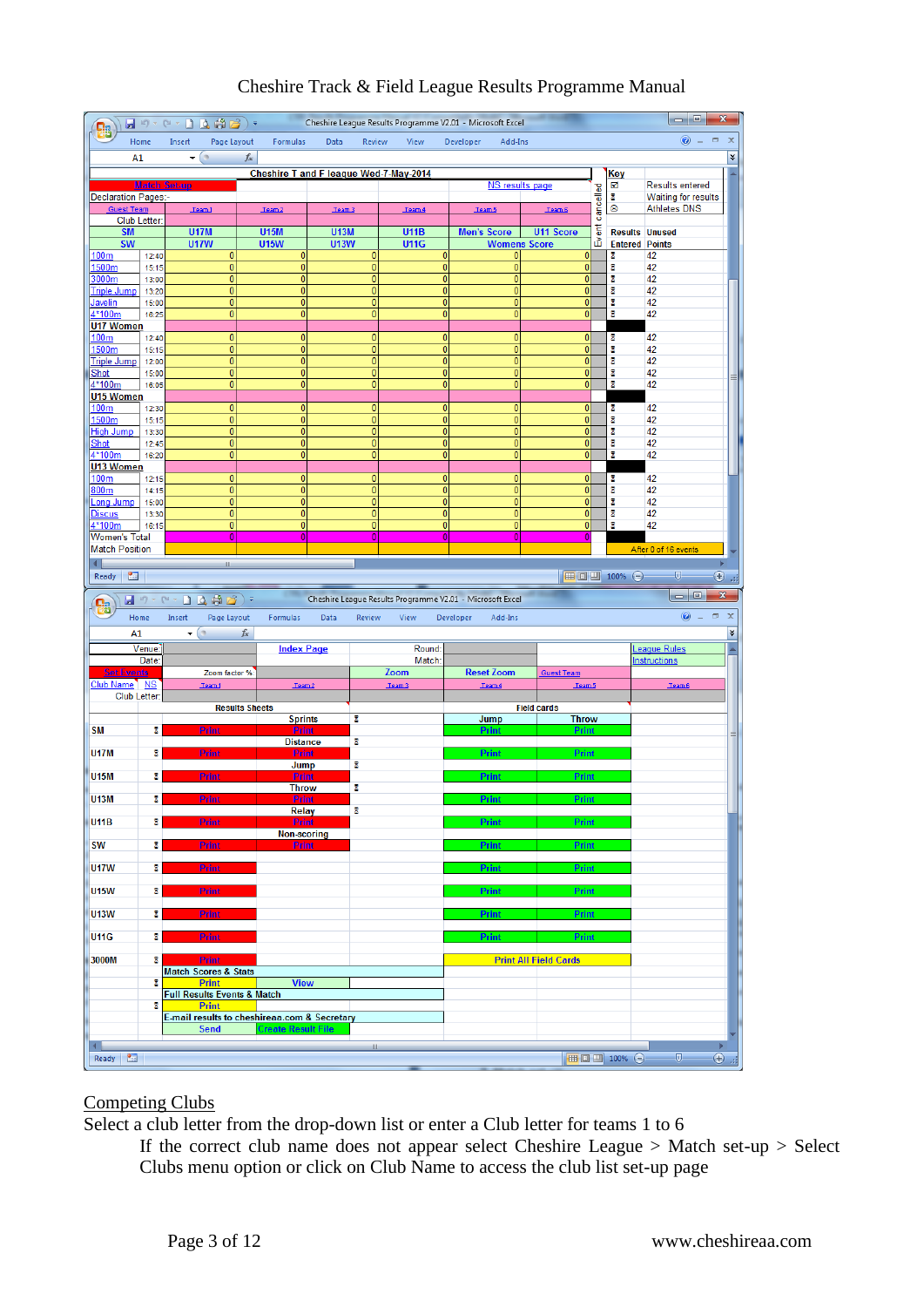Enter the correct club name against the appropriate letter

If a guest team is taking part in the match enter their letter on the guest team declaration page (see [section 3\)](#page-5-3)

|       | Microsoft Excel - Cheshire League Results Programme V1.38.xls |                       |  |        |                   |        |            |               |  |
|-------|---------------------------------------------------------------|-----------------------|--|--------|-------------------|--------|------------|---------------|--|
| 旧町    | Cheshire League File Edit View Insert Format Tools            |                       |  |        | Data              | Window | Help       | - 8 x         |  |
|       | A1<br>fx.                                                     |                       |  |        |                   |        |            |               |  |
|       | <b>Index page</b>                                             |                       |  |        |                   |        |            |               |  |
|       | <b>Letter Club</b>                                            | <b>Change club to</b> |  | Team 1 |                   |        |            |               |  |
| Α     | Altrincham & D                                                |                       |  | Team 2 |                   |        |            |               |  |
| IВ    | Bury                                                          |                       |  | Team 3 |                   |        |            |               |  |
| с     | Blackley&N.Manc'ter                                           |                       |  | Team 4 |                   |        |            |               |  |
| ID    | Deeside                                                       |                       |  | Team 5 |                   |        |            |               |  |
| E     | Team E                                                        |                       |  | Team 6 |                   |        |            |               |  |
| F     | Halton&Frodsham                                               |                       |  |        | <b>Guest Team</b> |        |            |               |  |
| G     | Team G                                                        |                       |  |        |                   |        |            |               |  |
| lн    | Handforth&Wilmslow                                            |                       |  |        |                   |        |            |               |  |
|       | <b>West Cheshire</b>                                          |                       |  |        |                   |        |            |               |  |
|       | Macclesfield                                                  |                       |  |        |                   |        |            |               |  |
|       | TITL                                                          |                       |  |        |                   |        |            | $\rightarrow$ |  |
| Ready |                                                               |                       |  |        |                   |        | <b>NUM</b> |               |  |

#### Match Events and Timetable

Select the Cheshire League > Match set-up > Timetable menu option or click on Set Events to go to the timetable set-up page

Pre-defined timetables

Click Select Full Timetable on the timetable set-up page Click Select for the Timetable that is the closest to the actual match timetable

Manually edit timetable

To change an event on the timetable set-up page click on the appropriate event so that  $\bullet$  is displayed next to it.

Enter the event time in hh:mm format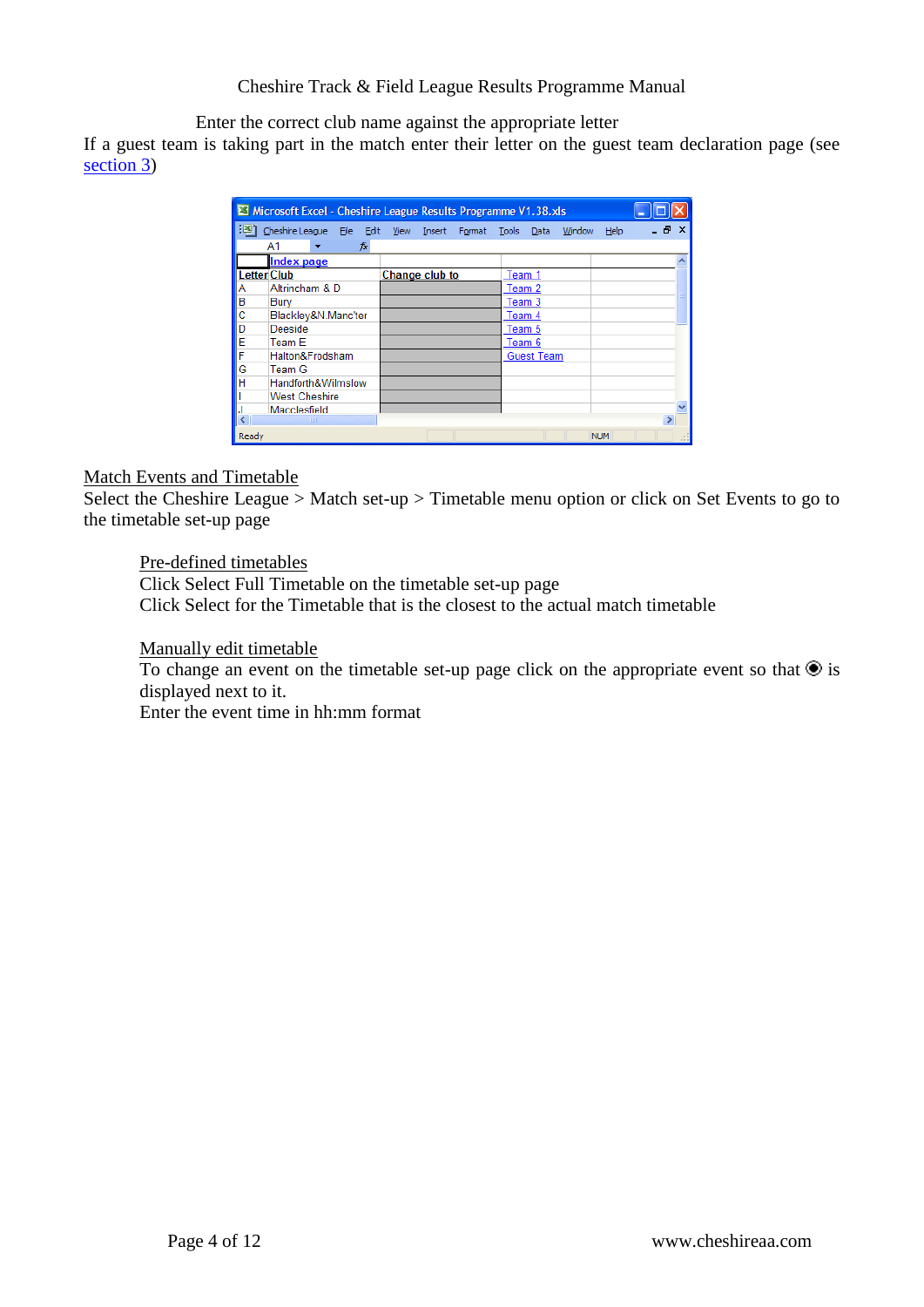| :픽1<br>Cheshire League File Edit View Insert Format Tools<br>Type a question for help<br>Data<br>Window<br>Help<br>$\bullet$<br>W <sub>1</sub><br>fx.<br>$\overline{\phantom{a}}$<br><b>SM</b><br><b>U15M</b><br><b>U13M</b><br><b>U11B</b><br><b>U17M</b><br><b>Index page</b><br>Select full timetable<br><b>Save File</b><br><b>U15W</b><br><b>U11G</b><br><b>Field Event cards</b><br><b>SW</b><br><b>U13W</b><br><b>Clear Times</b><br>Weight Grade 1 Grade 2 Grade 3 Grade 4<br>AW<br>Top performance G1 difference Rank Name<br><b>Senior Men</b><br>Time<br>$@$ 100m<br>$\bigcirc$ 200m<br>13:50 100m<br>10.8<br>11<br>11.3<br>$-100.0%$<br>Sprint<br>11.2<br>No athletes dec<br>1<br><b>C</b> 800m<br>$\bigcirc$ 1500m<br>2.00.0<br>16:00 800m<br>1.53.0<br>1.55.0<br>$-100.0%$<br>Distance<br>1.50.0<br>1<br>No athletes dec<br>8.25.0<br>3000m<br>14:00 3000m<br>High Jump<br>O Long Jump<br>○ Triple Jump<br>15:30 High Jump<br>2.1<br>$-100.0%$<br>Jumo<br>$\overline{2}$<br>1.9<br>1.91<br>1<br>No athletes dec<br>$\bigcirc$ Shot<br>○ Discus<br><b>O</b> Javelin<br>800a<br>68<br>62<br>56<br>14:20 Javelin<br>51<br>$-100.0%$<br>Throw<br>No athletes dec<br>1<br>$\bigcirc$ 4'400m<br><b>C</b> 4'100m<br>Relay<br>17:30 4*100m<br>43.8<br>U17 Men<br>$\bigcirc$ 100m<br><b>@</b> 200m<br>14:50 200m<br>23<br>23.4<br>23.9<br>24.8<br>23.8<br>$-100.0%$<br>1<br>Sprint<br>No athletes dec<br><b>C</b> 800m<br>$\bigcirc$ 1500m<br>15:45 800m<br>1.59.0<br>2.02.0<br>2.05.0<br>2.12.0<br>2.05.0<br>$-100.0%$<br>Distance<br>1<br>No athletes dec<br>C High Jump<br>$\bigcirc$ Long Jump<br><b>Co</b> Triple Jump<br>13.2<br>12.6<br>$-100.0%$<br>13:00 Triple Jump<br>12.1<br>11.5<br>12.75<br>1<br>No athletes dec<br>Jump<br>Shot<br>O Discus<br>$\bigcirc$ Javelin<br>$16:00$ Shot<br>5Ka<br>13.8<br>13.1<br>12.5<br>$-100.0%$<br>12.2<br>11<br>1<br>No athletes dec<br>Throw<br>45.5<br>Relay<br>17:10 4*100m<br>U <sub>15</sub> Men<br>$\bigcirc$ 100m<br><b>3</b> 200m<br>Sprint<br>14:40 200m<br>24.3<br>24.9<br>25.8<br>26.6<br>$-100.0%$<br>25<br>1<br>No athletes dec<br>$\bigcirc$ 800m<br><b>C</b> 1500m<br>4.23.0<br>16:40 1500m<br>4.33.0<br>4.44.0<br>4.57.0<br>4.32.0<br>Distance<br>$-100.0%$<br>No athletes dec<br>1<br>C Long Jump<br>○ High Jump<br>◯ Triple Jump<br>15:10 Long Jump<br>5.8<br>5.5<br>5.2<br>$-100.0%$<br>Jump<br>4.8<br>5.75<br>1<br>No athletes dec<br>$\bigcirc$ Shot<br><b>O</b> Discus<br>O Javelin<br>13:00 Discus<br>1.25Kq<br>36<br>32<br>28<br>23.5<br>31<br>$-100.0%$<br>No athletes dec<br>Throw<br>1<br>17:05 4*100m<br>48<br>Relay<br>U13 Men<br>$\bigcirc$ 100m<br><b>@</b> 200m<br>27<br>$-100.0%$<br>14:30 200m<br>27.8<br>29<br>30.3<br>27.7<br>1<br>No athletes dec<br>Sprint<br><b>C</b> 800m<br>$\bigcirc$ 1500m<br>15:30 800m<br>2.23.0<br>2.30.00<br>2.38.00<br>2.48.00<br>2.25.0<br>$-100.0%$<br><b>Distance</b><br>No athletes dec<br>1<br>C Long Jump<br>C High Jump<br>$-100.0%$<br>Jump<br>13:00 High Jump<br>1.45<br>1.4<br>1.3<br>1.2<br>1.42<br>1<br>No athletes dec<br>Shot<br>O Discus<br>$\bigcirc$ Javelin<br>8.7<br>15:10 Shot<br>3.25Kg<br>10<br>7.3<br>9.25<br><b>Throw</b><br>6<br>$-100.0%$<br>No athletes dec<br>4<br>17:00 4*100m<br>54.5<br>Relay<br><b>Senior Women</b><br>$\rightarrow$<br>$\overline{\mathbf{K}}$ | S Microsoft Excel - Cheshire League Results Programme.xls |  |  |  |  |  |  |  | F                   |
|--------------------------------------------------------------------------------------------------------------------------------------------------------------------------------------------------------------------------------------------------------------------------------------------------------------------------------------------------------------------------------------------------------------------------------------------------------------------------------------------------------------------------------------------------------------------------------------------------------------------------------------------------------------------------------------------------------------------------------------------------------------------------------------------------------------------------------------------------------------------------------------------------------------------------------------------------------------------------------------------------------------------------------------------------------------------------------------------------------------------------------------------------------------------------------------------------------------------------------------------------------------------------------------------------------------------------------------------------------------------------------------------------------------------------------------------------------------------------------------------------------------------------------------------------------------------------------------------------------------------------------------------------------------------------------------------------------------------------------------------------------------------------------------------------------------------------------------------------------------------------------------------------------------------------------------------------------------------------------------------------------------------------------------------------------------------------------------------------------------------------------------------------------------------------------------------------------------------------------------------------------------------------------------------------------------------------------------------------------------------------------------------------------------------------------------------------------------------------------------------------------------------------------------------------------------------------------------------------------------------------------------------------------------------------------------------------------------------------------------------------------------------------------------------------------------------------------------------------------------------------------------------------------------------------------------------------------------------------------------------------------------------------------------------------------------------------------------------------------------------------------------------------------------------------------------------------------------------------------------------------------------------------------------------------------------------|-----------------------------------------------------------|--|--|--|--|--|--|--|---------------------|
|                                                                                                                                                                                                                                                                                                                                                                                                                                                                                                                                                                                                                                                                                                                                                                                                                                                                                                                                                                                                                                                                                                                                                                                                                                                                                                                                                                                                                                                                                                                                                                                                                                                                                                                                                                                                                                                                                                                                                                                                                                                                                                                                                                                                                                                                                                                                                                                                                                                                                                                                                                                                                                                                                                                                                                                                                                                                                                                                                                                                                                                                                                                                                                                                                                                                                                                    |                                                           |  |  |  |  |  |  |  | <b>B</b> X          |
|                                                                                                                                                                                                                                                                                                                                                                                                                                                                                                                                                                                                                                                                                                                                                                                                                                                                                                                                                                                                                                                                                                                                                                                                                                                                                                                                                                                                                                                                                                                                                                                                                                                                                                                                                                                                                                                                                                                                                                                                                                                                                                                                                                                                                                                                                                                                                                                                                                                                                                                                                                                                                                                                                                                                                                                                                                                                                                                                                                                                                                                                                                                                                                                                                                                                                                                    |                                                           |  |  |  |  |  |  |  |                     |
|                                                                                                                                                                                                                                                                                                                                                                                                                                                                                                                                                                                                                                                                                                                                                                                                                                                                                                                                                                                                                                                                                                                                                                                                                                                                                                                                                                                                                                                                                                                                                                                                                                                                                                                                                                                                                                                                                                                                                                                                                                                                                                                                                                                                                                                                                                                                                                                                                                                                                                                                                                                                                                                                                                                                                                                                                                                                                                                                                                                                                                                                                                                                                                                                                                                                                                                    |                                                           |  |  |  |  |  |  |  | $\hat{\phantom{a}}$ |
|                                                                                                                                                                                                                                                                                                                                                                                                                                                                                                                                                                                                                                                                                                                                                                                                                                                                                                                                                                                                                                                                                                                                                                                                                                                                                                                                                                                                                                                                                                                                                                                                                                                                                                                                                                                                                                                                                                                                                                                                                                                                                                                                                                                                                                                                                                                                                                                                                                                                                                                                                                                                                                                                                                                                                                                                                                                                                                                                                                                                                                                                                                                                                                                                                                                                                                                    |                                                           |  |  |  |  |  |  |  |                     |
|                                                                                                                                                                                                                                                                                                                                                                                                                                                                                                                                                                                                                                                                                                                                                                                                                                                                                                                                                                                                                                                                                                                                                                                                                                                                                                                                                                                                                                                                                                                                                                                                                                                                                                                                                                                                                                                                                                                                                                                                                                                                                                                                                                                                                                                                                                                                                                                                                                                                                                                                                                                                                                                                                                                                                                                                                                                                                                                                                                                                                                                                                                                                                                                                                                                                                                                    |                                                           |  |  |  |  |  |  |  |                     |
|                                                                                                                                                                                                                                                                                                                                                                                                                                                                                                                                                                                                                                                                                                                                                                                                                                                                                                                                                                                                                                                                                                                                                                                                                                                                                                                                                                                                                                                                                                                                                                                                                                                                                                                                                                                                                                                                                                                                                                                                                                                                                                                                                                                                                                                                                                                                                                                                                                                                                                                                                                                                                                                                                                                                                                                                                                                                                                                                                                                                                                                                                                                                                                                                                                                                                                                    |                                                           |  |  |  |  |  |  |  |                     |
|                                                                                                                                                                                                                                                                                                                                                                                                                                                                                                                                                                                                                                                                                                                                                                                                                                                                                                                                                                                                                                                                                                                                                                                                                                                                                                                                                                                                                                                                                                                                                                                                                                                                                                                                                                                                                                                                                                                                                                                                                                                                                                                                                                                                                                                                                                                                                                                                                                                                                                                                                                                                                                                                                                                                                                                                                                                                                                                                                                                                                                                                                                                                                                                                                                                                                                                    |                                                           |  |  |  |  |  |  |  |                     |
|                                                                                                                                                                                                                                                                                                                                                                                                                                                                                                                                                                                                                                                                                                                                                                                                                                                                                                                                                                                                                                                                                                                                                                                                                                                                                                                                                                                                                                                                                                                                                                                                                                                                                                                                                                                                                                                                                                                                                                                                                                                                                                                                                                                                                                                                                                                                                                                                                                                                                                                                                                                                                                                                                                                                                                                                                                                                                                                                                                                                                                                                                                                                                                                                                                                                                                                    |                                                           |  |  |  |  |  |  |  |                     |
|                                                                                                                                                                                                                                                                                                                                                                                                                                                                                                                                                                                                                                                                                                                                                                                                                                                                                                                                                                                                                                                                                                                                                                                                                                                                                                                                                                                                                                                                                                                                                                                                                                                                                                                                                                                                                                                                                                                                                                                                                                                                                                                                                                                                                                                                                                                                                                                                                                                                                                                                                                                                                                                                                                                                                                                                                                                                                                                                                                                                                                                                                                                                                                                                                                                                                                                    |                                                           |  |  |  |  |  |  |  |                     |
|                                                                                                                                                                                                                                                                                                                                                                                                                                                                                                                                                                                                                                                                                                                                                                                                                                                                                                                                                                                                                                                                                                                                                                                                                                                                                                                                                                                                                                                                                                                                                                                                                                                                                                                                                                                                                                                                                                                                                                                                                                                                                                                                                                                                                                                                                                                                                                                                                                                                                                                                                                                                                                                                                                                                                                                                                                                                                                                                                                                                                                                                                                                                                                                                                                                                                                                    |                                                           |  |  |  |  |  |  |  |                     |
|                                                                                                                                                                                                                                                                                                                                                                                                                                                                                                                                                                                                                                                                                                                                                                                                                                                                                                                                                                                                                                                                                                                                                                                                                                                                                                                                                                                                                                                                                                                                                                                                                                                                                                                                                                                                                                                                                                                                                                                                                                                                                                                                                                                                                                                                                                                                                                                                                                                                                                                                                                                                                                                                                                                                                                                                                                                                                                                                                                                                                                                                                                                                                                                                                                                                                                                    |                                                           |  |  |  |  |  |  |  |                     |
|                                                                                                                                                                                                                                                                                                                                                                                                                                                                                                                                                                                                                                                                                                                                                                                                                                                                                                                                                                                                                                                                                                                                                                                                                                                                                                                                                                                                                                                                                                                                                                                                                                                                                                                                                                                                                                                                                                                                                                                                                                                                                                                                                                                                                                                                                                                                                                                                                                                                                                                                                                                                                                                                                                                                                                                                                                                                                                                                                                                                                                                                                                                                                                                                                                                                                                                    |                                                           |  |  |  |  |  |  |  |                     |
|                                                                                                                                                                                                                                                                                                                                                                                                                                                                                                                                                                                                                                                                                                                                                                                                                                                                                                                                                                                                                                                                                                                                                                                                                                                                                                                                                                                                                                                                                                                                                                                                                                                                                                                                                                                                                                                                                                                                                                                                                                                                                                                                                                                                                                                                                                                                                                                                                                                                                                                                                                                                                                                                                                                                                                                                                                                                                                                                                                                                                                                                                                                                                                                                                                                                                                                    |                                                           |  |  |  |  |  |  |  |                     |
|                                                                                                                                                                                                                                                                                                                                                                                                                                                                                                                                                                                                                                                                                                                                                                                                                                                                                                                                                                                                                                                                                                                                                                                                                                                                                                                                                                                                                                                                                                                                                                                                                                                                                                                                                                                                                                                                                                                                                                                                                                                                                                                                                                                                                                                                                                                                                                                                                                                                                                                                                                                                                                                                                                                                                                                                                                                                                                                                                                                                                                                                                                                                                                                                                                                                                                                    |                                                           |  |  |  |  |  |  |  |                     |
|                                                                                                                                                                                                                                                                                                                                                                                                                                                                                                                                                                                                                                                                                                                                                                                                                                                                                                                                                                                                                                                                                                                                                                                                                                                                                                                                                                                                                                                                                                                                                                                                                                                                                                                                                                                                                                                                                                                                                                                                                                                                                                                                                                                                                                                                                                                                                                                                                                                                                                                                                                                                                                                                                                                                                                                                                                                                                                                                                                                                                                                                                                                                                                                                                                                                                                                    |                                                           |  |  |  |  |  |  |  |                     |
|                                                                                                                                                                                                                                                                                                                                                                                                                                                                                                                                                                                                                                                                                                                                                                                                                                                                                                                                                                                                                                                                                                                                                                                                                                                                                                                                                                                                                                                                                                                                                                                                                                                                                                                                                                                                                                                                                                                                                                                                                                                                                                                                                                                                                                                                                                                                                                                                                                                                                                                                                                                                                                                                                                                                                                                                                                                                                                                                                                                                                                                                                                                                                                                                                                                                                                                    |                                                           |  |  |  |  |  |  |  |                     |
|                                                                                                                                                                                                                                                                                                                                                                                                                                                                                                                                                                                                                                                                                                                                                                                                                                                                                                                                                                                                                                                                                                                                                                                                                                                                                                                                                                                                                                                                                                                                                                                                                                                                                                                                                                                                                                                                                                                                                                                                                                                                                                                                                                                                                                                                                                                                                                                                                                                                                                                                                                                                                                                                                                                                                                                                                                                                                                                                                                                                                                                                                                                                                                                                                                                                                                                    |                                                           |  |  |  |  |  |  |  |                     |
|                                                                                                                                                                                                                                                                                                                                                                                                                                                                                                                                                                                                                                                                                                                                                                                                                                                                                                                                                                                                                                                                                                                                                                                                                                                                                                                                                                                                                                                                                                                                                                                                                                                                                                                                                                                                                                                                                                                                                                                                                                                                                                                                                                                                                                                                                                                                                                                                                                                                                                                                                                                                                                                                                                                                                                                                                                                                                                                                                                                                                                                                                                                                                                                                                                                                                                                    |                                                           |  |  |  |  |  |  |  |                     |
|                                                                                                                                                                                                                                                                                                                                                                                                                                                                                                                                                                                                                                                                                                                                                                                                                                                                                                                                                                                                                                                                                                                                                                                                                                                                                                                                                                                                                                                                                                                                                                                                                                                                                                                                                                                                                                                                                                                                                                                                                                                                                                                                                                                                                                                                                                                                                                                                                                                                                                                                                                                                                                                                                                                                                                                                                                                                                                                                                                                                                                                                                                                                                                                                                                                                                                                    |                                                           |  |  |  |  |  |  |  |                     |
|                                                                                                                                                                                                                                                                                                                                                                                                                                                                                                                                                                                                                                                                                                                                                                                                                                                                                                                                                                                                                                                                                                                                                                                                                                                                                                                                                                                                                                                                                                                                                                                                                                                                                                                                                                                                                                                                                                                                                                                                                                                                                                                                                                                                                                                                                                                                                                                                                                                                                                                                                                                                                                                                                                                                                                                                                                                                                                                                                                                                                                                                                                                                                                                                                                                                                                                    |                                                           |  |  |  |  |  |  |  |                     |
|                                                                                                                                                                                                                                                                                                                                                                                                                                                                                                                                                                                                                                                                                                                                                                                                                                                                                                                                                                                                                                                                                                                                                                                                                                                                                                                                                                                                                                                                                                                                                                                                                                                                                                                                                                                                                                                                                                                                                                                                                                                                                                                                                                                                                                                                                                                                                                                                                                                                                                                                                                                                                                                                                                                                                                                                                                                                                                                                                                                                                                                                                                                                                                                                                                                                                                                    |                                                           |  |  |  |  |  |  |  |                     |
|                                                                                                                                                                                                                                                                                                                                                                                                                                                                                                                                                                                                                                                                                                                                                                                                                                                                                                                                                                                                                                                                                                                                                                                                                                                                                                                                                                                                                                                                                                                                                                                                                                                                                                                                                                                                                                                                                                                                                                                                                                                                                                                                                                                                                                                                                                                                                                                                                                                                                                                                                                                                                                                                                                                                                                                                                                                                                                                                                                                                                                                                                                                                                                                                                                                                                                                    |                                                           |  |  |  |  |  |  |  |                     |
|                                                                                                                                                                                                                                                                                                                                                                                                                                                                                                                                                                                                                                                                                                                                                                                                                                                                                                                                                                                                                                                                                                                                                                                                                                                                                                                                                                                                                                                                                                                                                                                                                                                                                                                                                                                                                                                                                                                                                                                                                                                                                                                                                                                                                                                                                                                                                                                                                                                                                                                                                                                                                                                                                                                                                                                                                                                                                                                                                                                                                                                                                                                                                                                                                                                                                                                    |                                                           |  |  |  |  |  |  |  |                     |
|                                                                                                                                                                                                                                                                                                                                                                                                                                                                                                                                                                                                                                                                                                                                                                                                                                                                                                                                                                                                                                                                                                                                                                                                                                                                                                                                                                                                                                                                                                                                                                                                                                                                                                                                                                                                                                                                                                                                                                                                                                                                                                                                                                                                                                                                                                                                                                                                                                                                                                                                                                                                                                                                                                                                                                                                                                                                                                                                                                                                                                                                                                                                                                                                                                                                                                                    |                                                           |  |  |  |  |  |  |  |                     |
|                                                                                                                                                                                                                                                                                                                                                                                                                                                                                                                                                                                                                                                                                                                                                                                                                                                                                                                                                                                                                                                                                                                                                                                                                                                                                                                                                                                                                                                                                                                                                                                                                                                                                                                                                                                                                                                                                                                                                                                                                                                                                                                                                                                                                                                                                                                                                                                                                                                                                                                                                                                                                                                                                                                                                                                                                                                                                                                                                                                                                                                                                                                                                                                                                                                                                                                    |                                                           |  |  |  |  |  |  |  |                     |
|                                                                                                                                                                                                                                                                                                                                                                                                                                                                                                                                                                                                                                                                                                                                                                                                                                                                                                                                                                                                                                                                                                                                                                                                                                                                                                                                                                                                                                                                                                                                                                                                                                                                                                                                                                                                                                                                                                                                                                                                                                                                                                                                                                                                                                                                                                                                                                                                                                                                                                                                                                                                                                                                                                                                                                                                                                                                                                                                                                                                                                                                                                                                                                                                                                                                                                                    |                                                           |  |  |  |  |  |  |  |                     |
|                                                                                                                                                                                                                                                                                                                                                                                                                                                                                                                                                                                                                                                                                                                                                                                                                                                                                                                                                                                                                                                                                                                                                                                                                                                                                                                                                                                                                                                                                                                                                                                                                                                                                                                                                                                                                                                                                                                                                                                                                                                                                                                                                                                                                                                                                                                                                                                                                                                                                                                                                                                                                                                                                                                                                                                                                                                                                                                                                                                                                                                                                                                                                                                                                                                                                                                    |                                                           |  |  |  |  |  |  |  |                     |
|                                                                                                                                                                                                                                                                                                                                                                                                                                                                                                                                                                                                                                                                                                                                                                                                                                                                                                                                                                                                                                                                                                                                                                                                                                                                                                                                                                                                                                                                                                                                                                                                                                                                                                                                                                                                                                                                                                                                                                                                                                                                                                                                                                                                                                                                                                                                                                                                                                                                                                                                                                                                                                                                                                                                                                                                                                                                                                                                                                                                                                                                                                                                                                                                                                                                                                                    |                                                           |  |  |  |  |  |  |  |                     |
|                                                                                                                                                                                                                                                                                                                                                                                                                                                                                                                                                                                                                                                                                                                                                                                                                                                                                                                                                                                                                                                                                                                                                                                                                                                                                                                                                                                                                                                                                                                                                                                                                                                                                                                                                                                                                                                                                                                                                                                                                                                                                                                                                                                                                                                                                                                                                                                                                                                                                                                                                                                                                                                                                                                                                                                                                                                                                                                                                                                                                                                                                                                                                                                                                                                                                                                    |                                                           |  |  |  |  |  |  |  |                     |
|                                                                                                                                                                                                                                                                                                                                                                                                                                                                                                                                                                                                                                                                                                                                                                                                                                                                                                                                                                                                                                                                                                                                                                                                                                                                                                                                                                                                                                                                                                                                                                                                                                                                                                                                                                                                                                                                                                                                                                                                                                                                                                                                                                                                                                                                                                                                                                                                                                                                                                                                                                                                                                                                                                                                                                                                                                                                                                                                                                                                                                                                                                                                                                                                                                                                                                                    |                                                           |  |  |  |  |  |  |  |                     |
|                                                                                                                                                                                                                                                                                                                                                                                                                                                                                                                                                                                                                                                                                                                                                                                                                                                                                                                                                                                                                                                                                                                                                                                                                                                                                                                                                                                                                                                                                                                                                                                                                                                                                                                                                                                                                                                                                                                                                                                                                                                                                                                                                                                                                                                                                                                                                                                                                                                                                                                                                                                                                                                                                                                                                                                                                                                                                                                                                                                                                                                                                                                                                                                                                                                                                                                    |                                                           |  |  |  |  |  |  |  |                     |
|                                                                                                                                                                                                                                                                                                                                                                                                                                                                                                                                                                                                                                                                                                                                                                                                                                                                                                                                                                                                                                                                                                                                                                                                                                                                                                                                                                                                                                                                                                                                                                                                                                                                                                                                                                                                                                                                                                                                                                                                                                                                                                                                                                                                                                                                                                                                                                                                                                                                                                                                                                                                                                                                                                                                                                                                                                                                                                                                                                                                                                                                                                                                                                                                                                                                                                                    |                                                           |  |  |  |  |  |  |  |                     |
|                                                                                                                                                                                                                                                                                                                                                                                                                                                                                                                                                                                                                                                                                                                                                                                                                                                                                                                                                                                                                                                                                                                                                                                                                                                                                                                                                                                                                                                                                                                                                                                                                                                                                                                                                                                                                                                                                                                                                                                                                                                                                                                                                                                                                                                                                                                                                                                                                                                                                                                                                                                                                                                                                                                                                                                                                                                                                                                                                                                                                                                                                                                                                                                                                                                                                                                    |                                                           |  |  |  |  |  |  |  |                     |
| <b>NUM</b>                                                                                                                                                                                                                                                                                                                                                                                                                                                                                                                                                                                                                                                                                                                                                                                                                                                                                                                                                                                                                                                                                                                                                                                                                                                                                                                                                                                                                                                                                                                                                                                                                                                                                                                                                                                                                                                                                                                                                                                                                                                                                                                                                                                                                                                                                                                                                                                                                                                                                                                                                                                                                                                                                                                                                                                                                                                                                                                                                                                                                                                                                                                                                                                                                                                                                                         | Ready                                                     |  |  |  |  |  |  |  |                     |

#### Printing Field Cards

From the Match Set-up page (Select Cheshire League > Match set-up > Field Cards) Click on Print for an individual event of click Print All Field Cards

# <span id="page-4-0"></span>*2.1 Zoom*

To quickly change the viewing zoom level on all pages Select the Cheshire League > View > Zoom xx% menu option

#### OR

Select a zoom level from the drop-down list on the Match Set-up page and click zoom or click reset zoom to reset to 100%

# <span id="page-4-1"></span>**3. Declarations**

Select the Cheshire League > Declarations > {Team x/Guest Team/Non-scorers} menu option to access the declarations page.

(*Once Club Letters have been entered the Team x/Guest Team text links will change to the club name Scoring and Guest team declarations can also be accessed from the result entry pages by clicking on T1 – T7 at the top of the page*)

# <span id="page-4-2"></span>*3.1 Manual Entry*

Enter up to 6 officials names to give team officials points *(If Officials names are not entered, the points awarded for providing officials can be manually added on the Index page in the Add/Sub Points boxes)*

Enter Athletes names in the Name column and select Age group from the drop down list.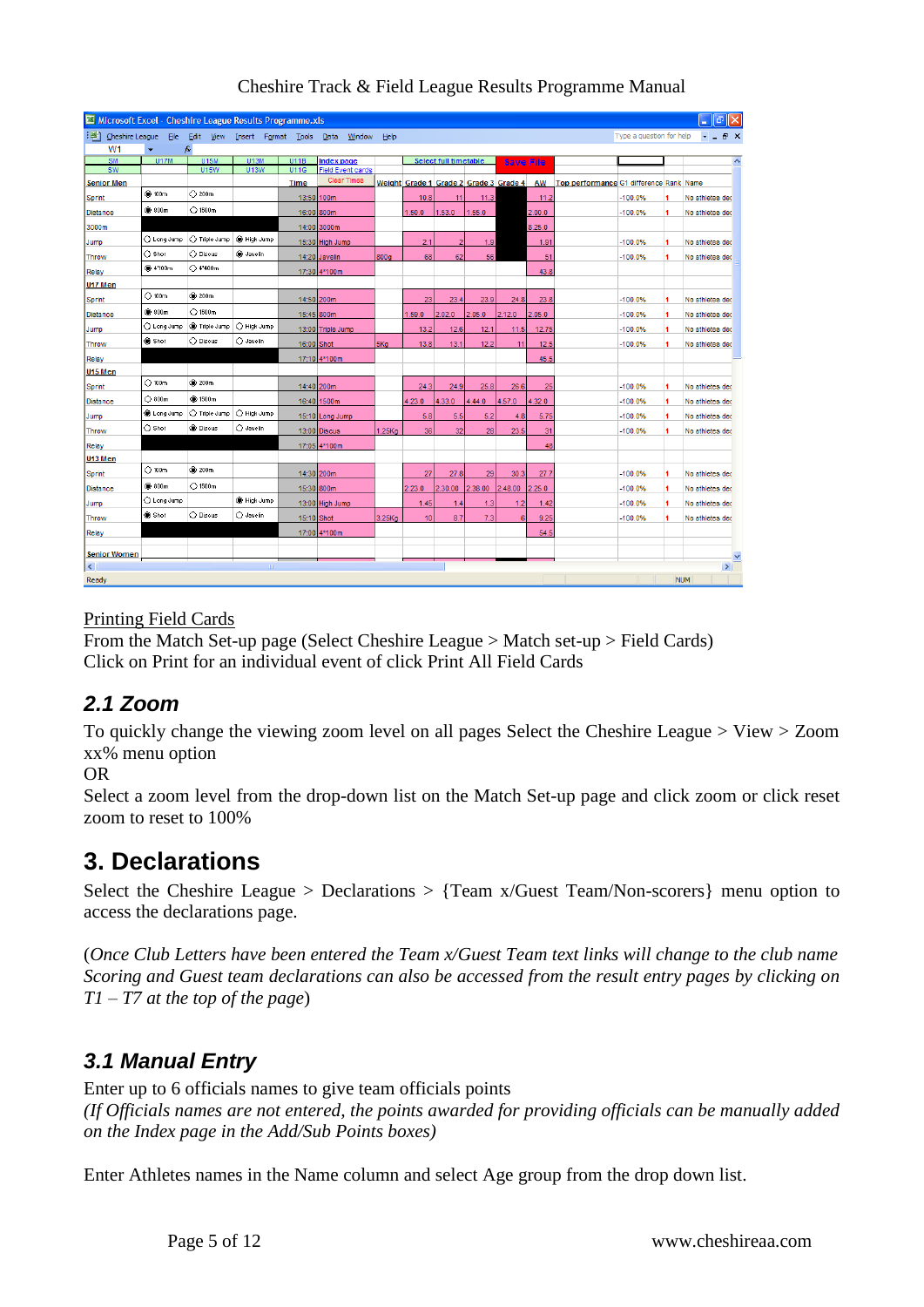The athletes assigned number by default starts at 1, to change the starting number enter a number in the grey No. Cell. Individual athletes number can be changed by entering a number in the yellow No. Cells.

| $\sqrt{\frac{\Omega_{\rm B}}{\Omega_{\rm B}}}$ | $-19 - 1140$          |                   |                | Cheshire League Results Programme V2.01 - Microsoft Excel |                                |              | $\begin{array}{c c c c} \hline \multicolumn{1}{c }{\textbf{0}} & \multicolumn{1}{c }{\textbf{0}} \\\hline \multicolumn{1}{c }{\textbf{0}} & \multicolumn{1}{c }{\textbf{0}} \end{array}$ |
|------------------------------------------------|-----------------------|-------------------|----------------|-----------------------------------------------------------|--------------------------------|--------------|------------------------------------------------------------------------------------------------------------------------------------------------------------------------------------------|
| Home                                           | Page Layout<br>Insert | Formulas<br>Data  | Review<br>View | Developer<br>Add-Ins                                      |                                |              | $\circledcirc$<br>$\Box$<br>$\sim$                                                                                                                                                       |
| A1                                             | $f_x$<br>۰.           |                   |                |                                                           |                                |              | ¥                                                                                                                                                                                        |
| Team <sub>1</sub>                              |                       | Index page        | Date:          | $\mathbf{\Omega}$                                         | Team 1                         | Team 4       | <b>Guest Team</b>                                                                                                                                                                        |
| Club Name:                                     | Team 1                | <b>Set Events</b> | Round:         |                                                           | Team 2                         | Team 5       |                                                                                                                                                                                          |
| Club Letter:                                   |                       |                   | Venue:         |                                                           | Team 3                         | Team 6       |                                                                                                                                                                                          |
| <b>Officials</b>                               |                       | Field Judge 1     |                |                                                           | <b>Import Declarations</b>     |              |                                                                                                                                                                                          |
| Timekeeper                                     |                       | Field Judge 2     |                | Officials points                                          | <b>Select Declaration File</b> |              |                                                                                                                                                                                          |
| <b>Track Judge</b>                             |                       | Field Judge 3     |                |                                                           | Import                         |              |                                                                                                                                                                                          |
|                                                |                       | Field Judge 4     |                |                                                           |                                |              |                                                                                                                                                                                          |
| No.                                            | Assigned No.          | Name              | Age group      |                                                           |                                |              |                                                                                                                                                                                          |
|                                                | 21                    |                   |                |                                                           |                                |              |                                                                                                                                                                                          |
|                                                | 72                    |                   |                |                                                           |                                |              |                                                                                                                                                                                          |
|                                                | 23                    |                   |                |                                                           |                                |              |                                                                                                                                                                                          |
|                                                | ?4                    |                   |                |                                                           |                                |              |                                                                                                                                                                                          |
|                                                | 75                    |                   |                |                                                           |                                |              |                                                                                                                                                                                          |
|                                                |                       |                   | <b>III</b>     |                                                           |                                |              |                                                                                                                                                                                          |
| $\mathbf{r}$<br>Ready                          |                       |                   |                |                                                           |                                | 田 回 凹 100% → | $\overline{\bigoplus}$<br>$\overline{0}$                                                                                                                                                 |

<span id="page-5-3"></span>Guest Team declarations

Select the Cheshire League > Declarations > Guest Team menu option or click on Guest Team link Select club letter from the drop down list or enter club letter Enter athletes and officials as above

## <span id="page-5-0"></span>*3.2 Import declarations*

Alternatively, if an electronic declaration file has been submitted the officials and athletes names can be imported. First the declaration file must be saved on the computer then click 'Select Declaration File', browse to the files location and select the declaration file to import and Click Open. Click Import.

*(The sheets in the declaration file with the officials and athletes on must be named "OFFICIALS" and "ATHLETES" respectively and the information must be in the original columns otherwise the program will not find the names)*

Please note that if names have been added manually before a file is imported then the default number assign to these athletes will change or if a number has been manually added then athletes will not get imported if the number already esist.

# <span id="page-5-1"></span>**4. Results**

From the Index page or any team declaration page click on an event name to jump to the appropriate results entry area or select the Cheshire League > Results Entry > {Age group/3000m/Non-scoring} menu option to jump to the appropriate page.

If athletes are declared but no one competes enter an x in time/distance column for the  $1<sup>st</sup>$  Position Asting

## <span id="page-5-2"></span>*4.1 Track Result Entry – up to 1500m*

Enter the athletes' number.

Enter the athletes time in SS.SS or MM.SS.SS format as appropriate.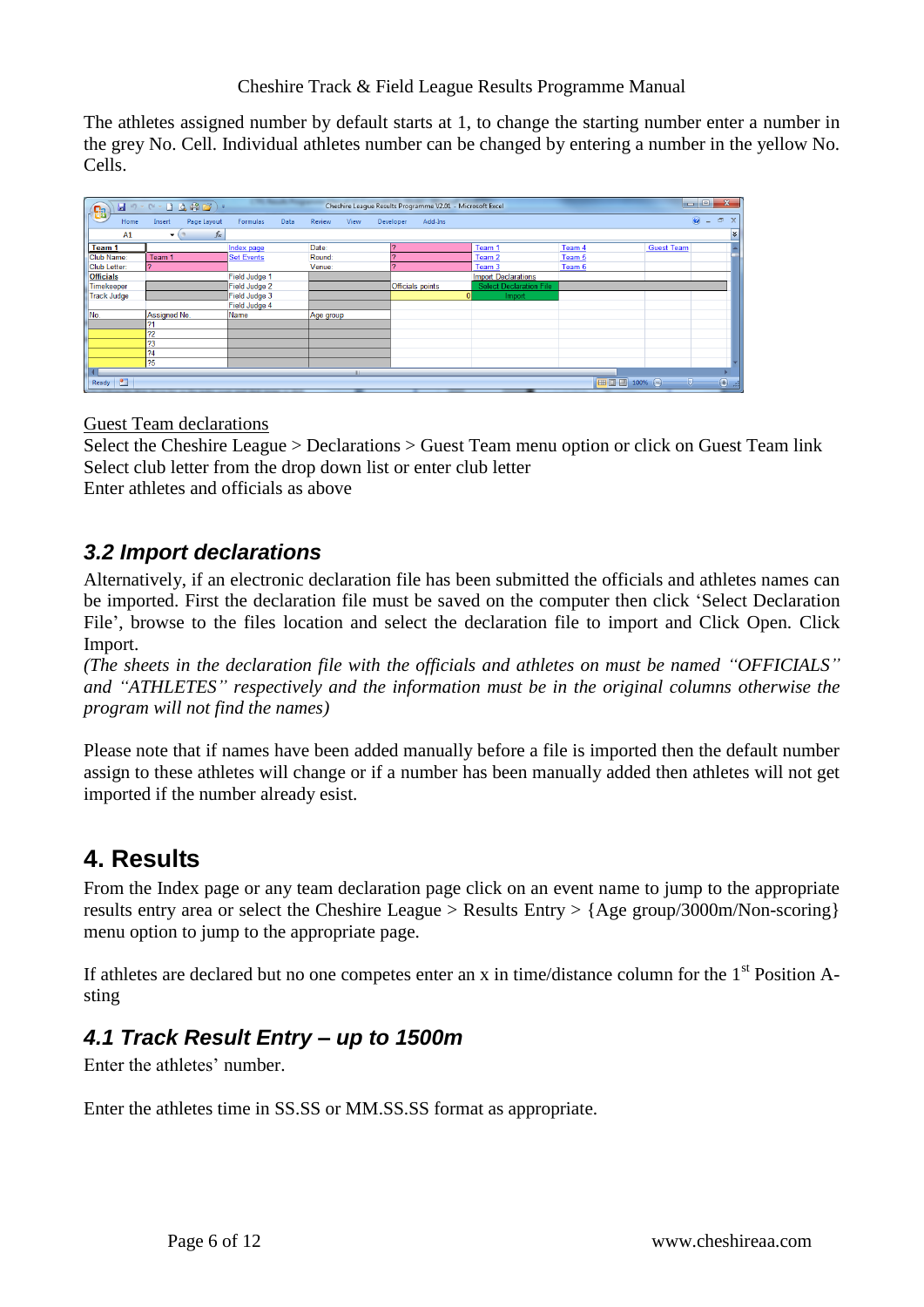| 图                       |                          |               | Microsoft Excel - Cheshire League Results Programme.xls |                   |      |                    |       |       |                  |      |              |                |             |                |                |             |                              |   |               |
|-------------------------|--------------------------|---------------|---------------------------------------------------------|-------------------|------|--------------------|-------|-------|------------------|------|--------------|----------------|-------------|----------------|----------------|-------------|------------------------------|---|---------------|
| ाखा                     | Cheshire League          |               | Eile Edit                                               |                   |      | View Insert Format |       | Tools |                  | Data |              |                | Window Help |                |                |             | Type a question for help     | Ð | $\times$      |
| C49                     |                          | ٠             | fx                                                      |                   |      |                    |       |       |                  |      |              |                |             |                |                |             |                              |   |               |
| <b>Senior Men</b>       |                          |               |                                                         | <b>Index page</b> |      | <b>Quick tips</b>  |       |       |                  |      | <b>T2</b>    | T <sub>3</sub> | <b>T4</b>   | T <sub>5</sub> | T <sub>6</sub> | T7          |                              |   | 木             |
|                         | Results                  | Entry         |                                                         |                   |      |                    |       |       | Standard         |      |              |                |             |                |                |             |                              |   |               |
| Sprint                  |                          | <b>Sheets</b> |                                                         | <b>Set Events</b> |      |                    |       |       |                  |      |              |                |             |                |                |             |                              |   |               |
| <b>Distance</b><br>Jump | <b>SM</b><br><b>U17M</b> | SW            |                                                         | Non-Scoring       |      |                    |       |       |                  | ᡵ    | $\mathbf{C}$ | O              | 4           | ю              | $\pmb{\omega}$ |             |                              |   |               |
| <b>Throw</b>            | U15M U15W                |               |                                                         |                   |      |                    |       |       |                  | Team | Team         | Team           | Team        | Team           | Team           |             |                              |   |               |
| Relay                   | U13M                     | <b>U13W</b>   |                                                         | <b>Save File</b>  |      |                    | Equal | Grade | Athletics Weekly |      |              |                |             |                |                | vent points |                              |   |               |
| 3000m                   | U11B                     | U11G          |                                                         |                   |      |                    |       |       |                  |      |              |                |             |                |                | ш           |                              |   |               |
| 100m                    | Pos.                     | Letter Name   |                                                         |                   | Time |                    |       |       |                  |      |              |                |             |                |                |             | 0 Athletes declared for 100m |   |               |
| A Race                  | 1                        |               | No athletes declared                                    |                   |      |                    |       |       |                  |      |              |                |             |                |                | 24<br>23    |                              |   |               |
|                         | 2<br>3                   |               |                                                         |                   |      |                    |       |       |                  |      |              |                |             |                |                | 22          |                              |   |               |
|                         | 4                        |               |                                                         |                   |      |                    |       |       |                  |      |              |                |             |                |                | 21          |                              |   |               |
|                         | 5                        |               |                                                         |                   |      |                    |       |       |                  |      |              |                |             |                |                | 20          |                              |   |               |
|                         | 6                        |               |                                                         |                   |      |                    |       |       |                  |      |              |                |             |                |                | 19          |                              |   |               |
|                         | 7                        |               |                                                         |                   |      |                    |       |       |                  |      |              |                |             |                |                |             |                              |   |               |
| 100m<br><b>B</b> Race   | Pos.<br>1                | Letter Name   | No athletes declared                                    |                   | Time |                    |       |       |                  |      |              |                |             |                |                | 18          |                              |   |               |
|                         | 2                        |               |                                                         |                   |      |                    |       |       |                  |      |              |                |             |                |                | 17          |                              |   |               |
|                         | 3                        |               |                                                         |                   |      |                    |       |       |                  |      |              |                |             |                |                | 16          |                              |   |               |
|                         | 4                        |               |                                                         |                   |      |                    |       |       |                  |      |              |                |             |                |                | 15          |                              |   |               |
|                         | 5                        |               |                                                         |                   |      |                    |       |       |                  |      |              |                |             |                |                | 14          |                              |   |               |
|                         | 6                        |               |                                                         |                   |      |                    |       |       |                  |      |              |                |             |                |                | 13          |                              |   |               |
|                         | 7                        |               |                                                         |                   |      |                    |       |       |                  |      |              |                |             |                |                |             |                              |   | v             |
| ∣∢∣                     |                          |               |                                                         |                   |      | <b>TOOL</b>        |       |       |                  |      |              |                |             |                |                |             |                              |   | $\rightarrow$ |
| Ready                   |                          |               |                                                         |                   |      |                    |       |       |                  |      |              |                |             |                |                |             | <b>NUM</b>                   |   | иł            |

Cheshire Track & Field League Results Programme Manual

# <span id="page-6-0"></span>*4.2 Track Result Entry – 3000m*

Select the Men & Women combined race or the Women only race as required

Enter the athletes' number (Non-scoring athletes can be entered along with scoring athletes)

Enter M/F as appropriate if a combined race (this will automatically be entered if the age group is entered on the declaration page.

Enter the athletes time in MM.SS.SS format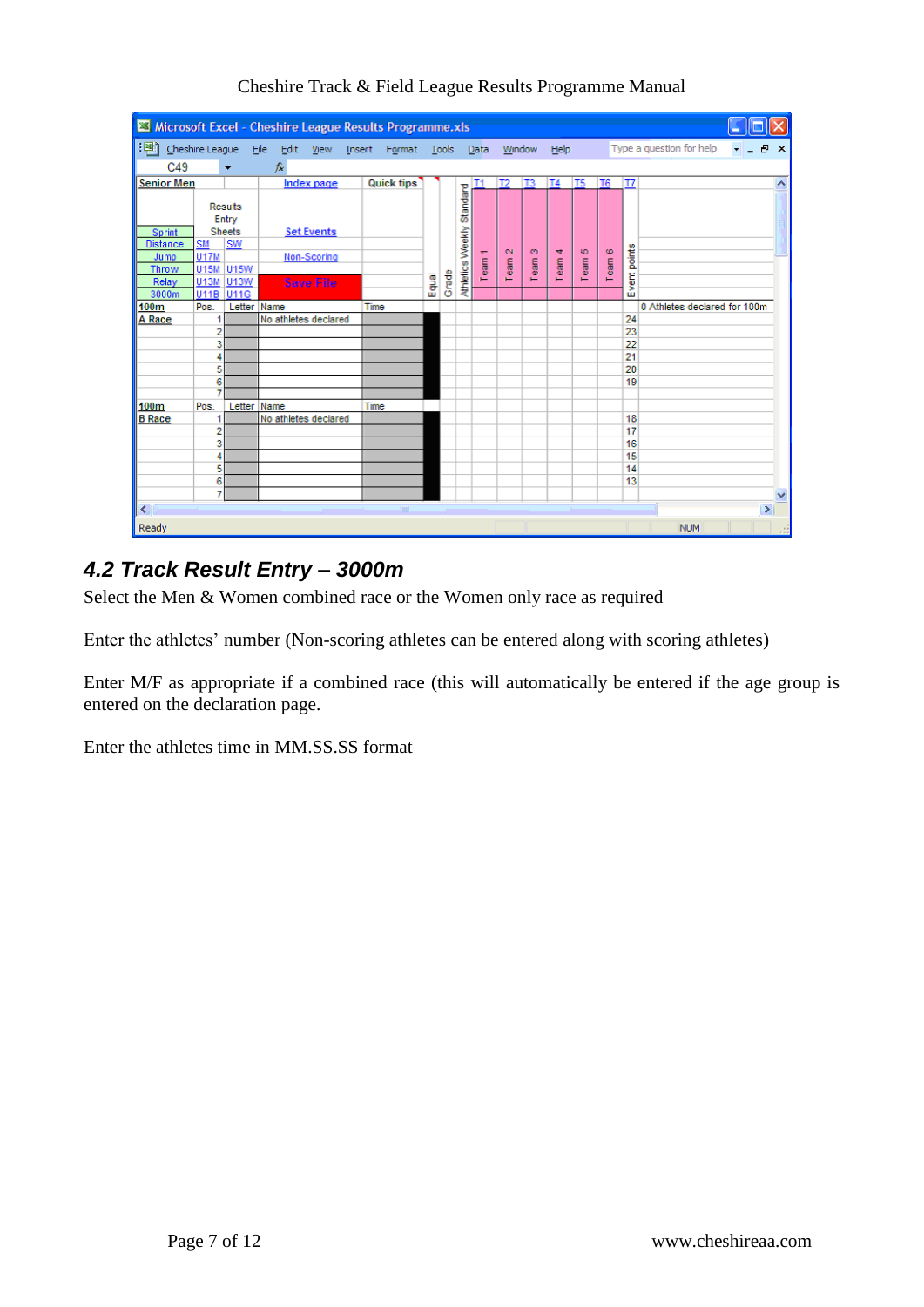| Microsoft Excel - Cheshire League Results Programme V1.38.xls            |                                   |                  |        |                      |                     |       |                         |                |                   |                      |              |                |        |                |                   |                      |          |                |                |              |                          | $\frac{1}{2}$          |                       |
|--------------------------------------------------------------------------|-----------------------------------|------------------|--------|----------------------|---------------------|-------|-------------------------|----------------|-------------------|----------------------|--------------|----------------|--------|----------------|-------------------|----------------------|----------|----------------|----------------|--------------|--------------------------|------------------------|-----------------------|
| [38] Cheshire League File Edit View Insert Format Tools Data Window Help |                                   |                  |        |                      |                     |       |                         |                |                   |                      |              |                |        |                |                   |                      |          |                |                |              | Type a question for help | $   \sqrt{2}$ $\times$ |                       |
| A1<br>$\bullet$ .                                                        |                                   | $f_{\mathbf{x}}$ |        |                      |                     |       |                         |                |                   |                      |              |                |        |                |                   |                      |          |                |                |              |                          |                        |                       |
| Senior Men & Women 3000m                                                 |                                   |                  |        | <b>Index page</b>    | <b>Quick tips</b>   |       |                         |                |                   | T1 T2 T3 T4 T5 T6 T7 |              |                |        |                |                   | T1 T2 T3 T4 T5 T6 T7 |          |                |                |              |                          |                        | $\hat{\phantom{a}}$   |
|                                                                          |                                   |                  |        |                      |                     |       | Standard                |                |                   |                      |              |                |        |                |                   |                      |          |                |                |              |                          |                        |                       |
|                                                                          |                                   | <b>Results</b>   |        |                      |                     |       |                         |                |                   |                      |              |                |        |                |                   |                      |          |                |                |              |                          |                        |                       |
| Include                                                                  |                                   | Entry            |        |                      |                     |       |                         |                |                   |                      |              |                |        |                |                   |                      |          |                |                |              |                          |                        |                       |
| non-scorers                                                              |                                   | <b>Sheets</b>    |        | <b>Set Events</b>    |                     |       |                         |                |                   |                      |              |                |        |                |                   |                      |          |                |                |              |                          |                        |                       |
|                                                                          | <b>SM</b>                         | <b>SW</b>        |        |                      |                     |       | <b>Athletics Weekly</b> |                |                   |                      |              |                |        |                |                   |                      |          |                |                |              |                          |                        |                       |
|                                                                          | <b>U17M</b>                       |                  |        | Non-Scoring          |                     |       |                         | Team           | Team <sub>2</sub> | Team 3               | Team 4       | Team 5         | Team 6 |                | Team <sub>1</sub> | Team <sub>2</sub>    | Team 3   | Team 4         | Team 5         | Team 6       |                          |                        |                       |
| Men & Women<br>Men only                                                  | U <sub>15M</sub> U <sub>15W</sub> |                  |        |                      |                     |       |                         |                |                   |                      |              |                |        |                |                   |                      |          |                |                |              |                          |                        |                       |
| Women only                                                               | U <sub>11B</sub> U <sub>11G</sub> | <b>U13M U13W</b> |        | <b>Save File</b>     |                     | Grade |                         |                |                   |                      |              |                |        |                |                   |                      |          |                |                |              |                          |                        |                       |
| 3000m M & W Combined                                                     |                                   |                  | Gender |                      |                     |       |                         |                |                   |                      | Men          |                |        |                |                   |                      |          | Women          |                |              |                          |                        |                       |
|                                                                          |                                   | Letter/          |        |                      |                     |       |                         |                |                   |                      |              |                |        |                |                   |                      |          |                |                |              |                          |                        |                       |
|                                                                          | Pos.                              | No.              | m/f    | Name                 | Time                |       |                         |                |                   |                      |              |                |        |                |                   |                      |          |                |                |              | 0 Athletes declared fo   |                        |                       |
|                                                                          | 1                                 |                  |        | No athletes declared |                     |       |                         |                |                   |                      |              |                |        |                |                   |                      |          |                |                |              |                          |                        |                       |
|                                                                          | $\overline{2}$                    |                  |        |                      |                     |       |                         |                |                   |                      |              |                |        |                |                   |                      |          |                |                |              |                          |                        |                       |
|                                                                          | 3                                 |                  |        |                      |                     |       |                         |                |                   |                      |              |                |        |                |                   |                      |          |                |                |              |                          |                        |                       |
|                                                                          | Δ                                 |                  |        |                      |                     |       |                         |                |                   |                      |              |                |        |                |                   |                      |          |                |                |              |                          |                        |                       |
|                                                                          | 5                                 |                  |        |                      |                     |       |                         |                |                   |                      |              |                |        |                |                   |                      |          |                |                |              |                          |                        |                       |
|                                                                          | 6                                 |                  |        |                      |                     |       |                         |                |                   |                      |              |                |        |                |                   |                      |          |                |                |              |                          |                        |                       |
|                                                                          | 7                                 |                  |        |                      |                     |       |                         |                |                   |                      |              |                |        |                |                   |                      |          |                |                |              |                          |                        |                       |
|                                                                          | 8                                 |                  |        |                      |                     |       |                         |                |                   |                      |              |                |        |                |                   |                      |          |                |                |              |                          |                        |                       |
|                                                                          | 9<br>10                           |                  |        |                      |                     |       |                         |                |                   |                      |              |                |        |                |                   |                      |          |                |                |              |                          |                        |                       |
|                                                                          |                                   |                  |        |                      | Men                 |       |                         |                |                   |                      |              |                |        | Women          |                   |                      |          |                |                |              |                          |                        |                       |
|                                                                          |                                   | Print            |        |                      | Total               |       |                         | $\overline{0}$ | $\Omega$          | $\overline{0}$       | $\mathbf{0}$ | $\bf{0}$       |        | 0 Total        | $\overline{0}$    | 0                    | 0        | $\mathbf{0}$   | $\overline{0}$ | $\mathbf{0}$ |                          |                        |                       |
|                                                                          |                                   |                  |        |                      | <b>Match Points</b> |       |                         | $\overline{0}$ | $\overline{0}$    | $\overline{0}$       |              | $\overline{0}$ |        | 0 Match Points | $\overline{0}$    | $\overline{0}$       | $\Omega$ | $\overline{0}$ | $\Omega$       |              |                          |                        |                       |
| 3000m Men Only                                                           |                                   |                  |        |                      |                     |       |                         |                |                   |                      |              |                |        |                |                   |                      |          |                |                |              |                          |                        |                       |
|                                                                          |                                   | Letter/          |        |                      |                     |       |                         |                |                   |                      |              |                |        |                |                   |                      |          |                |                |              |                          |                        |                       |
|                                                                          | Pos.                              | No.              |        | Name                 | Time                |       |                         |                |                   |                      |              |                |        |                |                   |                      |          |                |                |              | 0 Athletes declared fo   |                        |                       |
|                                                                          |                                   |                  |        | No athletes declared |                     |       |                         |                |                   |                      |              |                |        |                |                   |                      |          |                |                |              |                          |                        |                       |
|                                                                          | $\overline{2}$                    |                  |        |                      |                     |       |                         |                |                   |                      |              |                |        |                |                   |                      |          |                |                |              |                          |                        |                       |
|                                                                          | 3                                 |                  |        |                      |                     |       |                         |                |                   |                      |              |                |        |                |                   |                      |          |                |                |              |                          |                        |                       |
|                                                                          | 4                                 |                  |        |                      |                     |       |                         |                |                   |                      |              |                |        |                |                   |                      |          |                |                |              |                          |                        |                       |
|                                                                          | 5<br>6                            |                  |        |                      |                     |       |                         |                |                   |                      |              |                |        |                |                   |                      |          |                |                |              |                          |                        |                       |
|                                                                          | $\overline{7}$                    |                  |        |                      |                     |       |                         |                |                   |                      |              |                |        |                |                   |                      |          |                |                |              |                          |                        |                       |
|                                                                          | 8                                 |                  |        |                      |                     |       |                         |                |                   |                      |              |                |        |                |                   |                      |          |                |                |              |                          |                        |                       |
| $\overline{\mathbf{R}}$                                                  |                                   |                  |        |                      |                     |       |                         |                |                   |                      |              |                |        |                |                   |                      |          |                |                |              |                          |                        | $\blacktriangleright$ |
| Ready                                                                    |                                   |                  |        |                      |                     |       |                         |                |                   |                      |              |                |        |                |                   |                      |          |                |                |              | <b>NUM</b>               |                        |                       |

# <span id="page-7-0"></span>*4.3 Field Result Entry*

*(Results can be entered as they are on the result card and the programme will calculate the position and string)*

Enter the athletes' number

Enter the athletes distance in MM.CC format.

If 2 or more athlete finish with equal performance enter '=' in the Equal column for all athletes that are equal to share the event points between them.

If athletes of the same string have the same result but are not equal a third decimal place can be added to the better athletes result to split them e.g. 12.001

| Distance | Equal |
|----------|-------|
| 12.00    |       |
| 12.00    |       |
| 11.25    |       |
| 11.25    |       |
| 11.25    |       |
| 11.11    |       |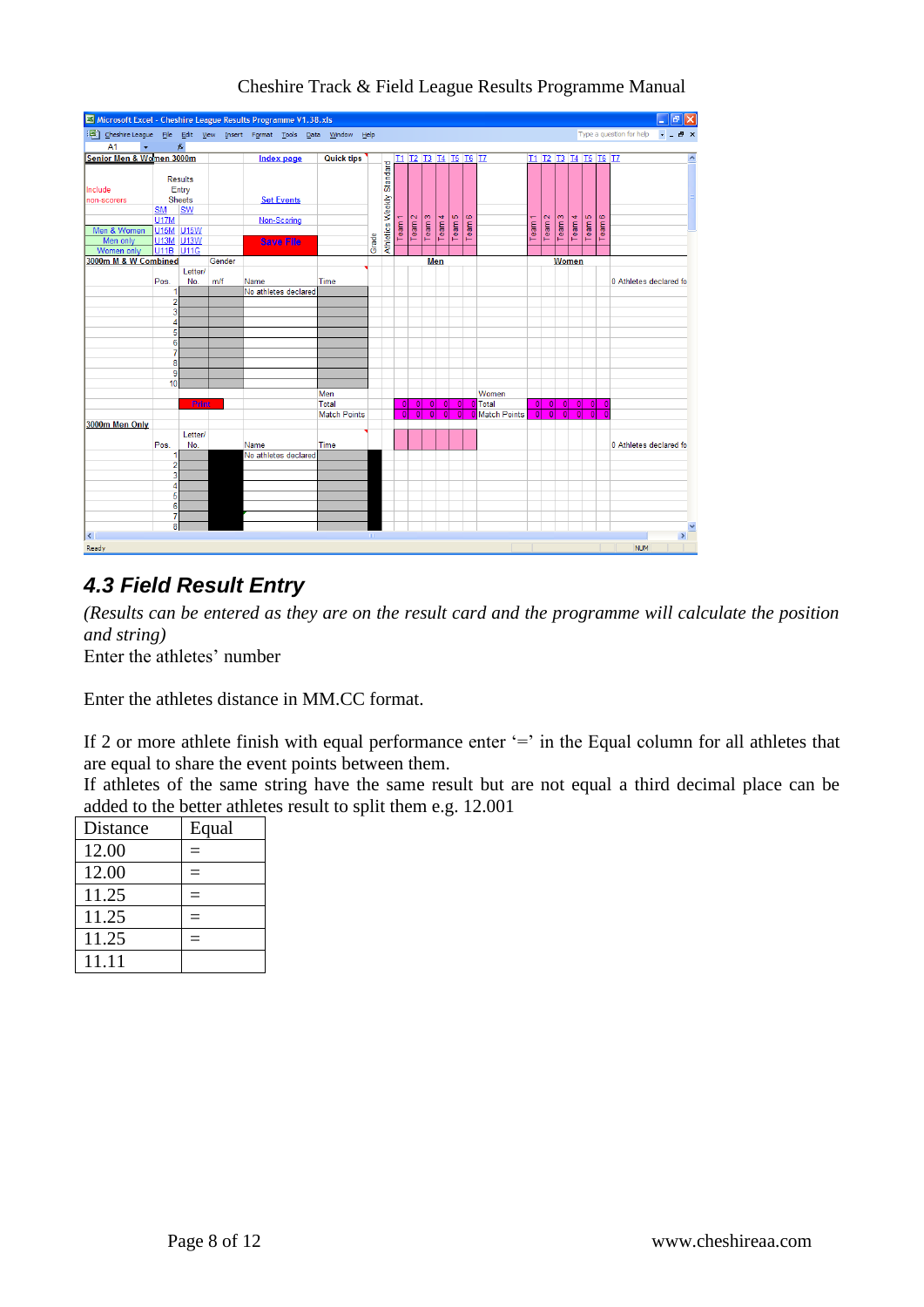| Ы                         | $127 - 124 -$                        |                            | 1446        | ₹ Cheshire League Results Programme V2.01 - Microsoft Ex |                     |        |       |                           |                   |                           |                         |                | $\overline{\phantom{a}}$  | $\qquad \qquad \Box$ |                          | $\mathbf{x}$ |
|---------------------------|--------------------------------------|----------------------------|-------------|----------------------------------------------------------|---------------------|--------|-------|---------------------------|-------------------|---------------------------|-------------------------|----------------|---------------------------|----------------------|--------------------------|--------------|
| Home                      | Insert                               |                            | Page Layout | Formulas                                                 | Data                | Review |       | View                      |                   | Developer                 |                         | Add-Ins        |                           | 0                    | $\Box$                   | x            |
| C89                       |                                      | 6<br>۰                     | $f_x$       |                                                          |                     |        |       |                           |                   |                           |                         |                |                           |                      |                          | ¥            |
| <b>Senior Men</b>         |                                      |                            |             | <b>Index page</b>                                        | <b>Quick tips</b>   |        |       |                           | T1                | T <sub>2</sub>            | T3                      | T <sub>4</sub> | T <sub>5</sub>            | T <sub>6</sub>       | T7                       |              |
| Sprint<br><b>Distance</b> | <b>Results</b><br>Entry<br><b>SM</b> | <b>Sheets</b><br><b>SW</b> |             | <b>Set Events</b>                                        |                     |        |       | Athletics Weekly Standard |                   |                           |                         |                | ю                         |                      |                          |              |
| Jump<br>Throw             | <b>U17M U17W</b><br><b>U15M U15W</b> |                            |             | Non-Scoring                                              |                     |        |       |                           | Team <sub>1</sub> | Team <sub>2</sub>         | Team <sub>3</sub>       | Team 4         | Team:                     | Team 6               | Event points             |              |
| Relay                     | <b>U13M U13W</b>                     |                            |             |                                                          |                     | Equal  | Grade |                           |                   |                           |                         |                |                           |                      |                          |              |
| 3000m                     | U11B U11G                            |                            |             |                                                          |                     |        |       |                           |                   |                           |                         |                |                           |                      |                          |              |
| <b>Senior Men</b>         |                                      |                            |             |                                                          |                     |        |       |                           |                   |                           |                         |                |                           |                      |                          |              |
| <b>High Jump</b>          |                                      | No.                        | Name        |                                                          | Distance            |        |       |                           |                   |                           |                         |                |                           |                      |                          |              |
|                           | 1                                    |                            |             |                                                          |                     |        |       |                           |                   |                           |                         |                |                           |                      |                          |              |
|                           | $\overline{c}$<br>3                  |                            |             |                                                          |                     |        |       |                           |                   |                           |                         |                |                           |                      |                          |              |
|                           | 4                                    |                            |             |                                                          |                     |        |       |                           |                   |                           |                         |                |                           |                      |                          |              |
|                           | 5                                    |                            |             |                                                          |                     |        |       |                           |                   |                           |                         |                |                           |                      |                          |              |
|                           | 6                                    |                            |             |                                                          |                     |        |       |                           |                   |                           |                         |                |                           |                      |                          |              |
|                           | 7                                    |                            |             |                                                          |                     |        |       |                           |                   |                           |                         |                |                           |                      |                          | 亖            |
|                           | 8                                    |                            |             |                                                          |                     |        |       |                           |                   |                           |                         |                |                           |                      |                          |              |
|                           | 9                                    |                            |             |                                                          |                     |        |       |                           |                   |                           |                         |                |                           |                      |                          |              |
|                           | 10<br>11                             |                            |             |                                                          |                     |        |       |                           |                   |                           |                         |                |                           |                      |                          |              |
|                           | 12                                   |                            |             |                                                          |                     |        |       |                           |                   |                           |                         |                |                           |                      |                          |              |
|                           | 13                                   |                            |             |                                                          |                     |        |       |                           |                   |                           |                         |                |                           |                      |                          |              |
|                           | 14                                   |                            |             |                                                          |                     |        |       |                           |                   |                           |                         |                |                           |                      |                          |              |
|                           | 15                                   |                            |             |                                                          |                     |        |       |                           |                   |                           |                         |                |                           |                      |                          |              |
|                           | 16                                   |                            |             |                                                          |                     |        |       |                           |                   |                           |                         |                |                           |                      |                          |              |
|                           | 17                                   |                            |             |                                                          |                     |        |       |                           |                   |                           |                         |                |                           |                      |                          |              |
|                           | 18                                   |                            |             |                                                          |                     |        |       |                           |                   |                           |                         |                |                           |                      |                          |              |
|                           | 19                                   |                            |             |                                                          |                     |        |       |                           |                   |                           |                         |                |                           |                      |                          |              |
|                           | 20<br>21                             |                            |             |                                                          |                     |        |       |                           |                   |                           |                         |                |                           |                      |                          |              |
|                           | 22                                   |                            |             |                                                          |                     |        |       |                           |                   |                           |                         |                |                           |                      |                          |              |
|                           |                                      |                            |             |                                                          | <b>Total Points</b> |        |       |                           | $\overline{0}$    | $\overline{0}$            | $\overline{0}$          | 0              | $\overline{0}$            | $\bf{0}$             |                          |              |
|                           |                                      | <b>Print</b>               |             |                                                          | <b>Match Points</b> |        |       |                           | $\overline{0}$    | $\overline{\mathfrak{o}}$ | $\overline{\mathbf{0}}$ | $\overline{0}$ | $\overline{\mathfrak{o}}$ | $\overline{0}$       |                          |              |
|                           |                                      |                            |             |                                                          | Ш                   |        |       |                           |                   |                           |                         |                |                           |                      |                          |              |
| 臨<br>Ready                |                                      |                            |             |                                                          |                     |        |       |                           |                   | Ⅲ Ⅲ 90% ●                 |                         |                | Ū.                        |                      | $\overline{\bm{\theta}}$ | al,          |

### <span id="page-8-0"></span>*4.4 Non-Scoring Result entry*

On the Non-scoring results page there is space for 24 non-scoring events (Non-scoring 3000m results are entered on the main 3000m results page)

Select the athletes age group from the drop down list

Select the event group (E.g. Sprint) from the drop down list and then the appropriate event will be displayed to the right

Enter the athletes time/distance in SS.SS, MM.SS.SS or MM.CC format as appropriate

### <span id="page-8-1"></span>*4.5 Cancelled events*

On the index page enter an X in the event cancelled column if an event is cancelled to assign 6 points to each competing team

### <span id="page-8-2"></span>*4.6 Results Printing*

#### Single event results

Click on the Red print button below an events result on the results entry page to print the results for just that event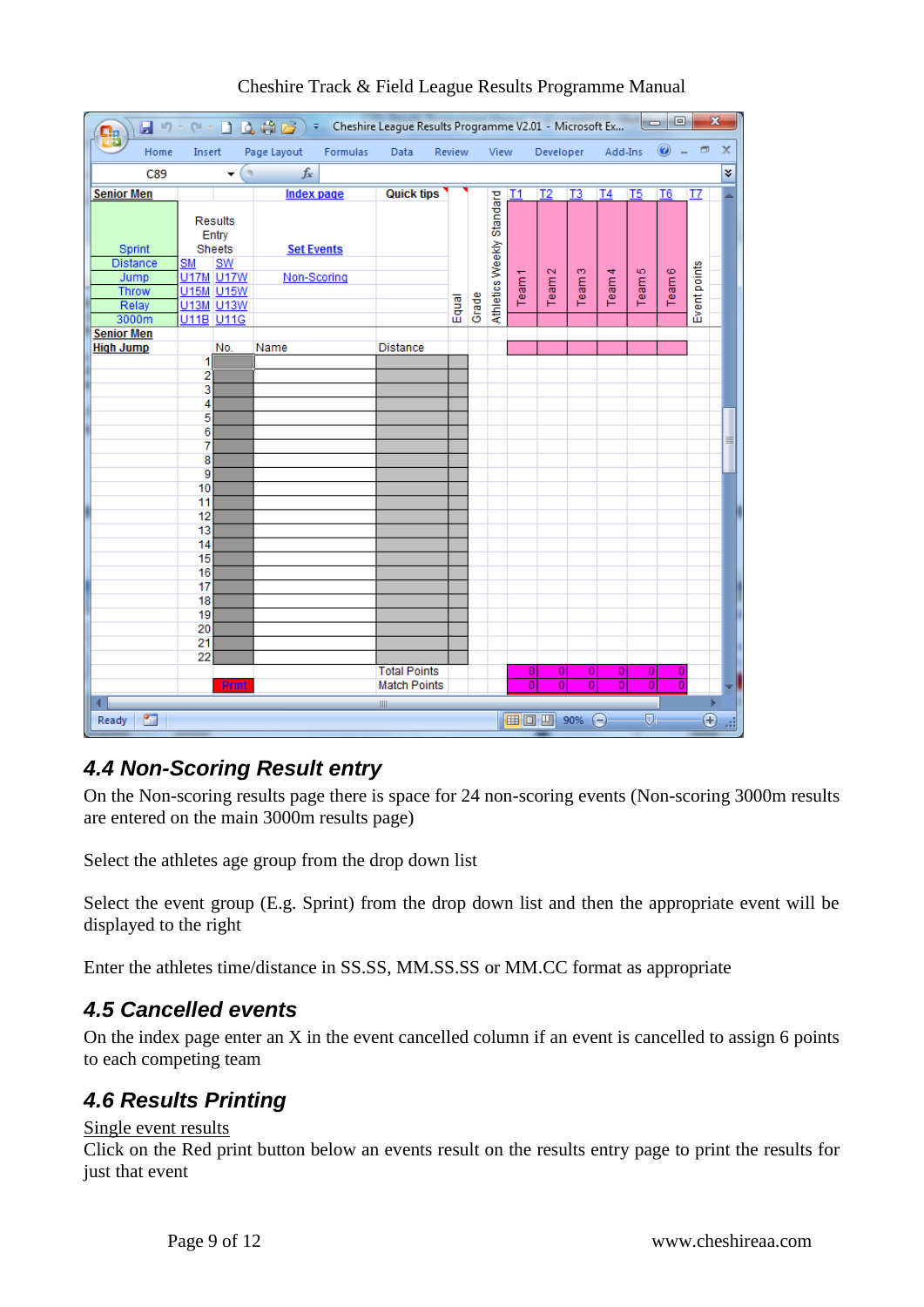Event group results

Select the Cheshire League > Printing > Results/Field cards menu option then click Print under the required Event Group (e.g. Sprints)

Age group results Select the Cheshire League > Printing > Results/Field cards menu option then click Print next to the required Age group

Match statistics

Select the Cheshire League > Printing > Match statistics menu option or click Print under Match Scores & Stats on the index page

Full scoring results

Select the Cheshire League > Match End > Print full results menu option or click Print under Full results events & Match on the index page (This will print all event results, except non-scoring and the match statistics)

Non-scoring results

Select the Cheshire League > Printing > Results/Field cards menu option then click Print under Non-Scoring

### <span id="page-9-0"></span>*4.7 View Match Scores & Statistics*

At any time press CTRL + SHIFT + S to display a new window with the current match scores, or select the Cheshire League > View > Match score menu option

To view the match scores and statistics page select the Cheshire League > View > Match statistics menu option or click on View below Match Scores and Stats on the index page

# <span id="page-9-1"></span>**5. File Management**

### <span id="page-9-2"></span>**5.1 Saving the main programme**

Select the Cheshire League > Save  $\mathbb{H}$  Menu option or click Save File button (found on most pages)

On the first occasion that Save is selected you will get the option to select a save folder or use the default folder (C:\Cheshire league results). Click No to use the default folder or click Yes to give the Browse for Folder box. Select a folder to save the file in, click on folder to highlight it and click OK.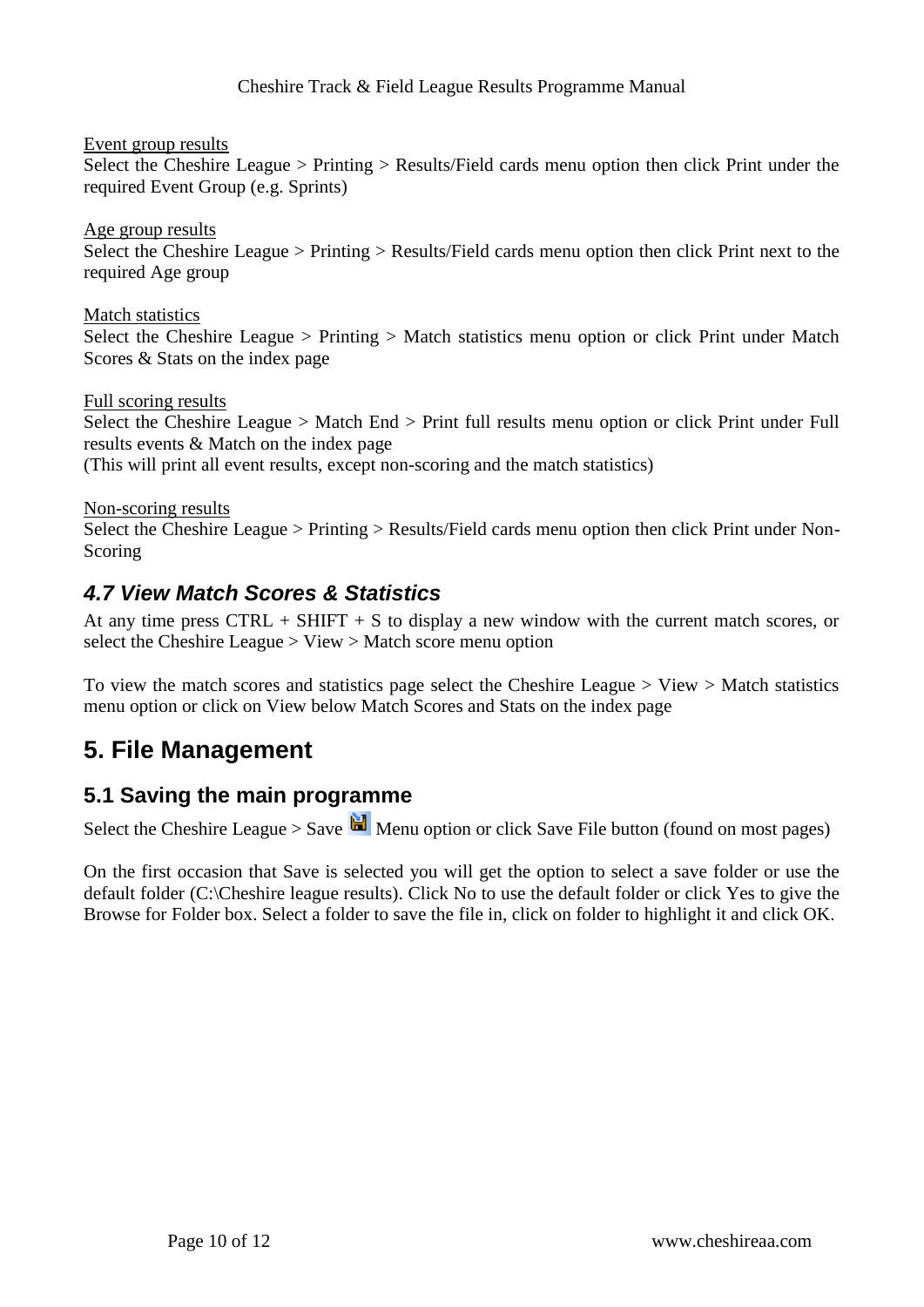**Browse for Folder**  $|2|X|$ Select folder to save file in and click OK **E**<sup>-</sup>**G** Desktop  $\blacktriangle$  $\overrightarrow{p}$  My Documents  $\overline{\oplus}$   $\overline{\oplus}$  31/2 Floppy (A:)  $\dot{\boxdot}$   $\implies$  Local Disk (C:) 中。<br>中。Documents and Settings **Drivers De** ICACache i<br>Ilm<mark>aa</mark> Java ட்<mark>ட்</mark> oracle <mark>मे⊶</mark> Program Files  $\left| \cdot \right|$  $\blacktriangleright$ Cancel OK

Cheshire Track & Field League Results Programme Manual

## <span id="page-10-0"></span>*5.2 Creating a result File*

Select the Cheshire League > Match end > Create results file  $\Box$  menu option

You will get the option to select a save folder or use the default folder (C:\Cheshire league results). Click No to use the default folder or click Yes to give the Browse for Folder box. Select a folder to save the file in, click on folder to highlight it and click OK.

## <span id="page-10-1"></span>*5.3 E-mail results files*

Full Results to League secretary & Cheshireaa.com

Select the Cheshire League > Match end > E-mail secretary/CheshireAA.com results menu option or Click Send under E-mail results to cheshireaa.com & secretary on the index page to automatically create and e-mail the full results file.

(This requires the PC in use to have a compatible e-mail program, e.g. Microsoft outlook, and an Internet connection)

If an internet connection is not present the result file will still be created but must be sent later

#### AW standards met to Athletics weekly

Select the Cheshire League > Match end > E-mail AW results menu option or click send to AW under AW standards met on the index page to automatically create and e-mail the AW results file. (This requires the PC in use to have a compatible e-mail program, e.g. Microsoft outlook, and an Internet connection)

If an internet connection is not present the result file will still be created but must be sent later

# <span id="page-10-2"></span>**6. Help & Error Management**

Where you see a red triangle in the top right of a cell (e.g.  $\sqrt{DOB}$ ), hold the cursor over this cell to see a quick tip/information relating to that cell/column/sheet.

To view a brief set of instructions Select Cheshire League > Help > Help menu option.

E-mail [webmaster@cheshireaa.com](mailto:webmaster@cheshireaa.com) to report any errors or request program changes/additions.